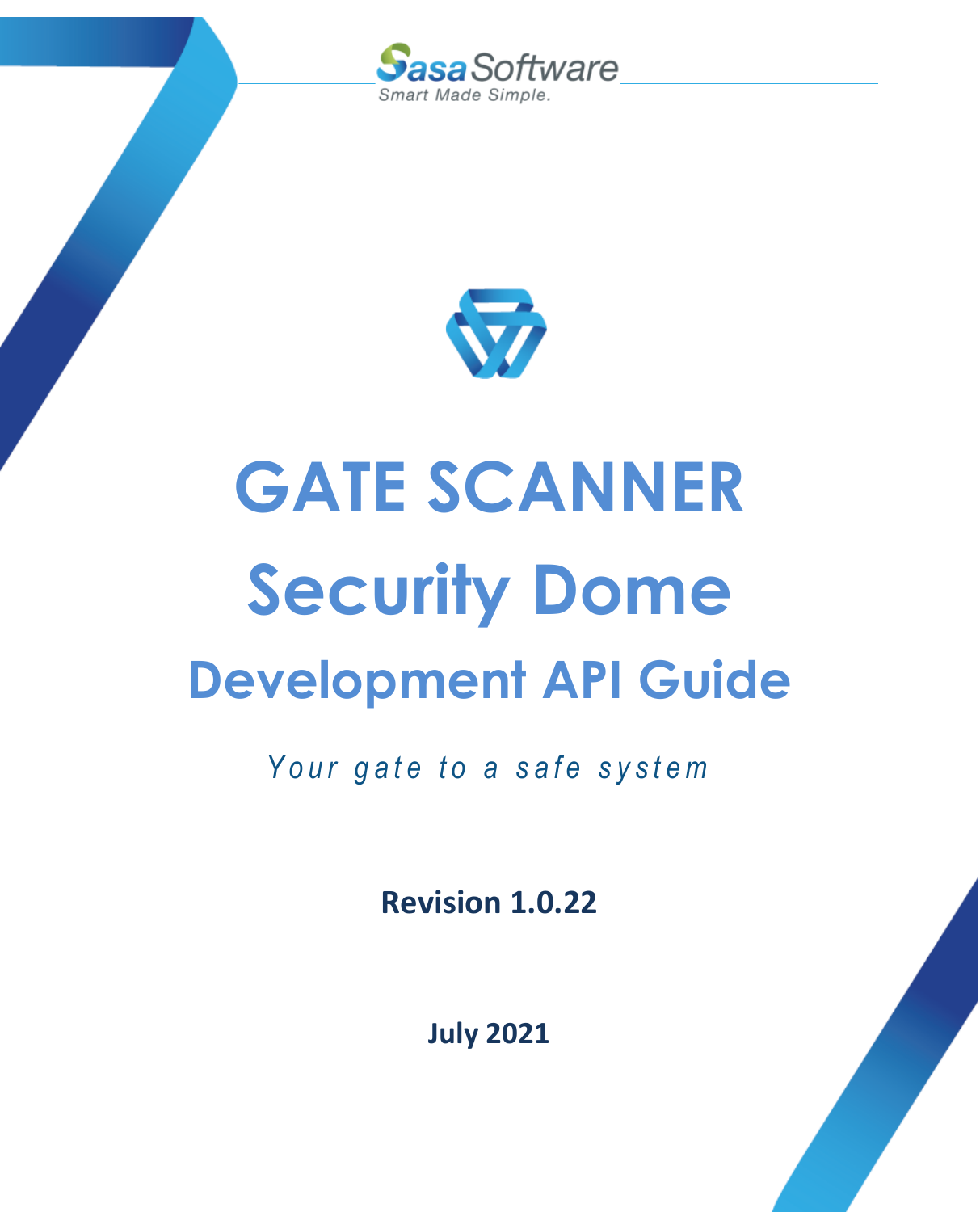**Sasa Software (C.A.S) Ltd. Kibbutz Sasa M.P. Merom Hagalil 1387000 Israel**

**Telephone: +972-4-8679959 Fax: +972-4-6918876 Email: info@sasa-software.com Web: www.sasa-software.com**

The information contained in this document, or any addendum or revision thereof is proprietary of Sasa Software Ltd. and is subject to all relevant copyright, patent and other laws and treaties protecting intellectual property, as well as any specific agreement protecting Sasa Software Ltd. rights in the aforesaid information. Any use of this document or the information contained herein for any purposes other than those for which it was disclosed is strictly forbidden. Sasa Software Ltd. reserves the right, without prior notice or liability, to make changes in equipment design or specifications.

Sasa Software Ltd. assumes no responsibility for the use thereof nor for the rights of third parties, which may be affected in any way by the use thereof.

This document may contain flaws, omissions or typesetting errors; no warranty is granted nor liability assumed in relation thereto unless specifically undertaken in Sasa Software Ltd.'s sales contract or order confirmation.

Information contained herein is periodically updated and changes will be incorporated into subsequent editions. If you have encountered an error, please notify Sasa Software Ltd.

All specifications are subject to change without prior notice.

© Copyright by Sasa Software Ltd., 2021. All rights reserved worldwide.

#### Introduction

Thank you for choosing Gate Scanner® Security Dome (GSSD) by Sasa Software. Gate Scanner® treats every incoming file and email as suspicious, performing deep threat scans, transforming files into a safe, neutralized and harmless copy, that ensures security (D-CDR = Deep Content Disarm and Reconstruction). Gate Scanner® prevents unknown and undetectable malicious code attacks, including ransomware, while maintaining full usability, functionality and visibility of the files.

This document describes the GSSD Development API. The Development API enables an integration with the GSSD and use the GSSD functionality using external applciations.

This document is intended for software developers who will be using the GSSD development API. This document provides the public interfaces necessary to use the features provided by the GSSD. A functional overview and information on leveraging the interface functionality are also provided. This document assumes that the user is familiar with web programming and specialy with JS, AJAX and HTTP requests.

#### Document History

| <b>Version</b> | <b>Version Date</b> | <b>Author</b> | <b>Revision &amp; Related Version</b> |
|----------------|---------------------|---------------|---------------------------------------|
| 1.0.22         | <b>July 2021</b>    | Kobi Danone   | v22                                   |

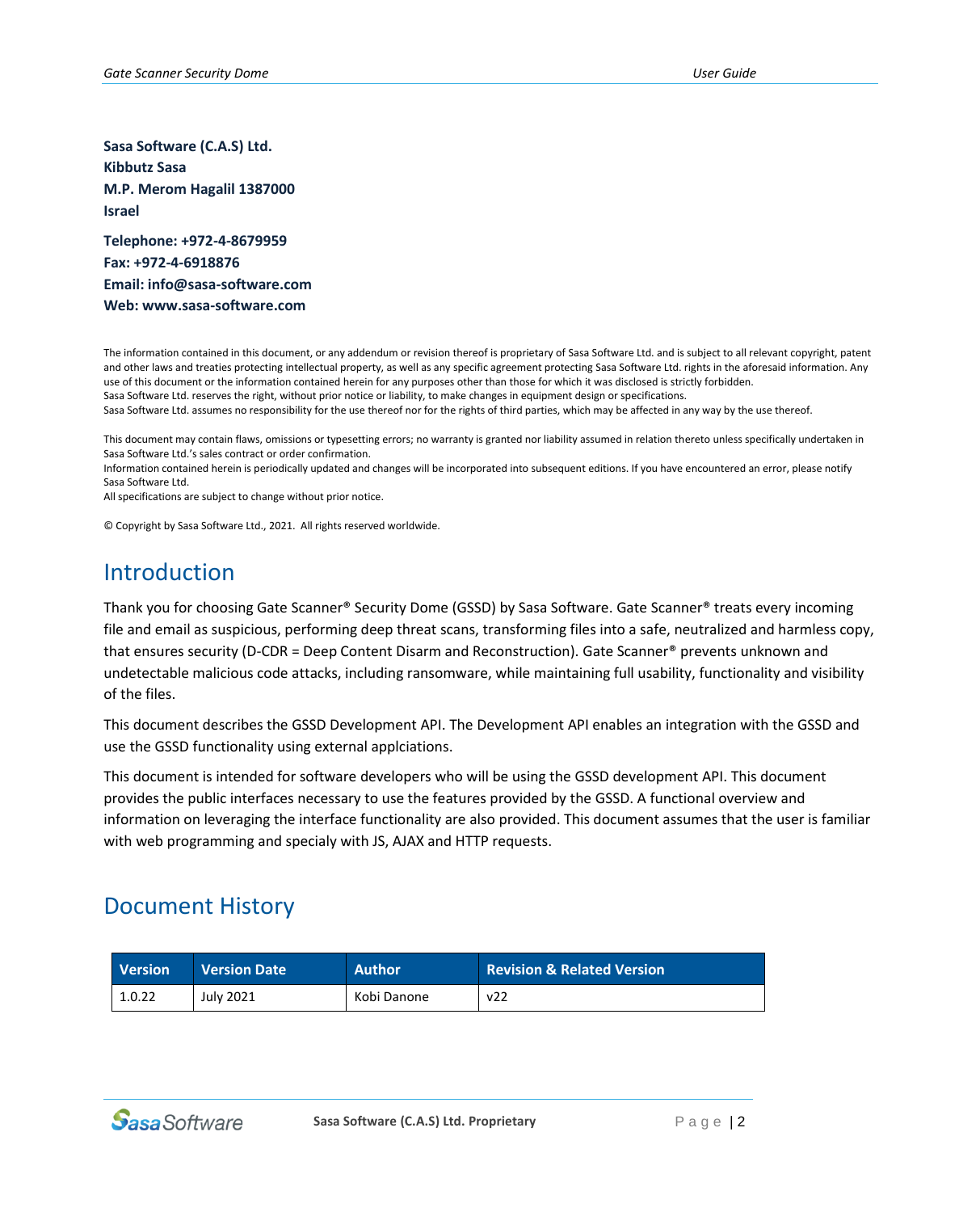## **Table of Contents**

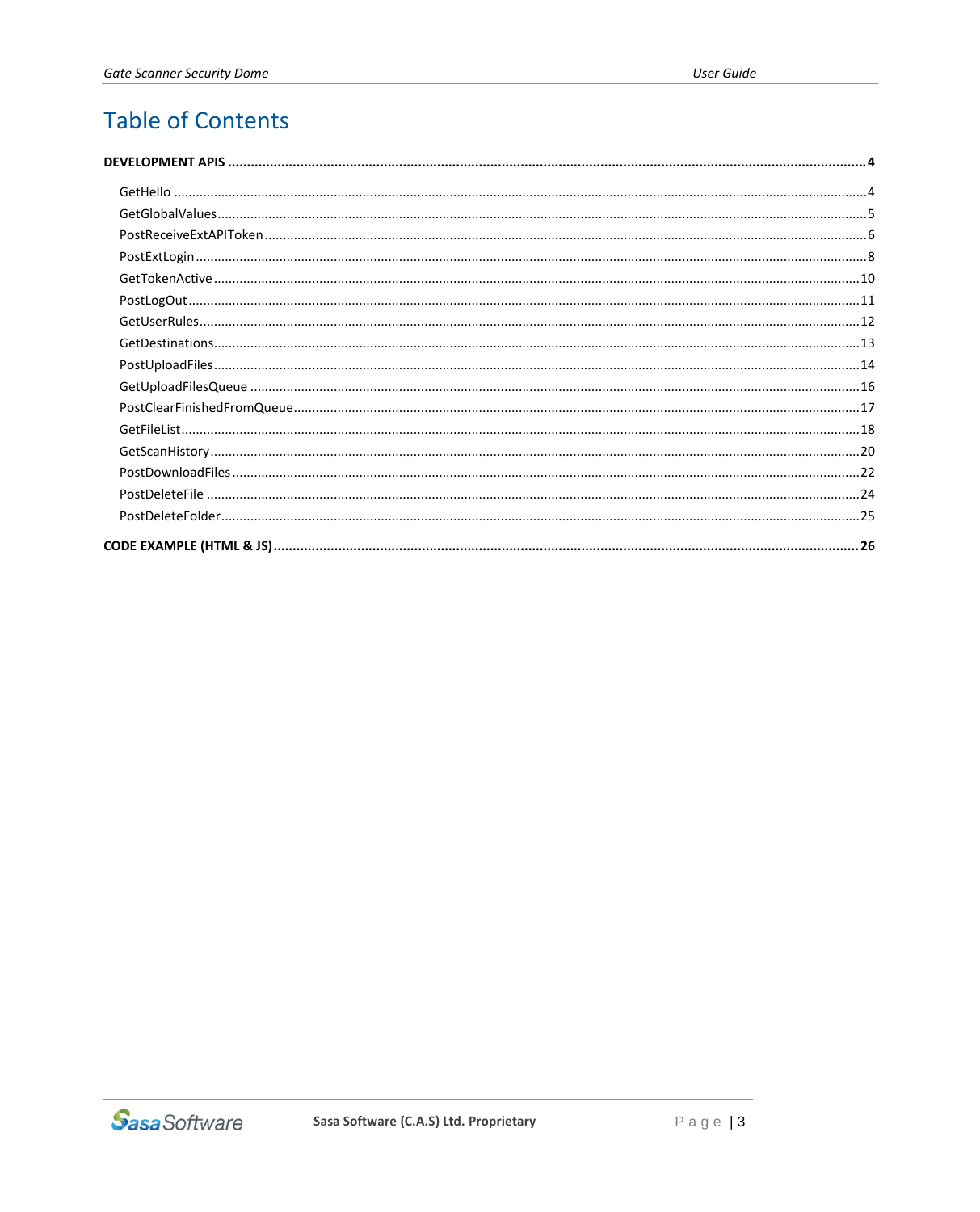# <span id="page-3-0"></span>Development APIs

## <span id="page-3-1"></span>**GetHello**

#### **Description**

Receives the simplest acknowledge from the server. The agent sends a simple request for Hello and the server responding hello.

#### URL Format

https://<Base Address>/api/GSPortal/GetHello

#### Response

| Data Type     | Value                   |
|---------------|-------------------------|
| <b>String</b> | "HELLO FROM API SERVER" |

```
1. var settings = {
2. "url": "https://<Base Address>/api/GSPortal/GetHello",
3. "method": "GET"
     };
4.
5. $.ajax(settings).done(function (response) {
6. console.log(response);
7. });
8.
9. //Response: HELLO FROM API SERVER
```
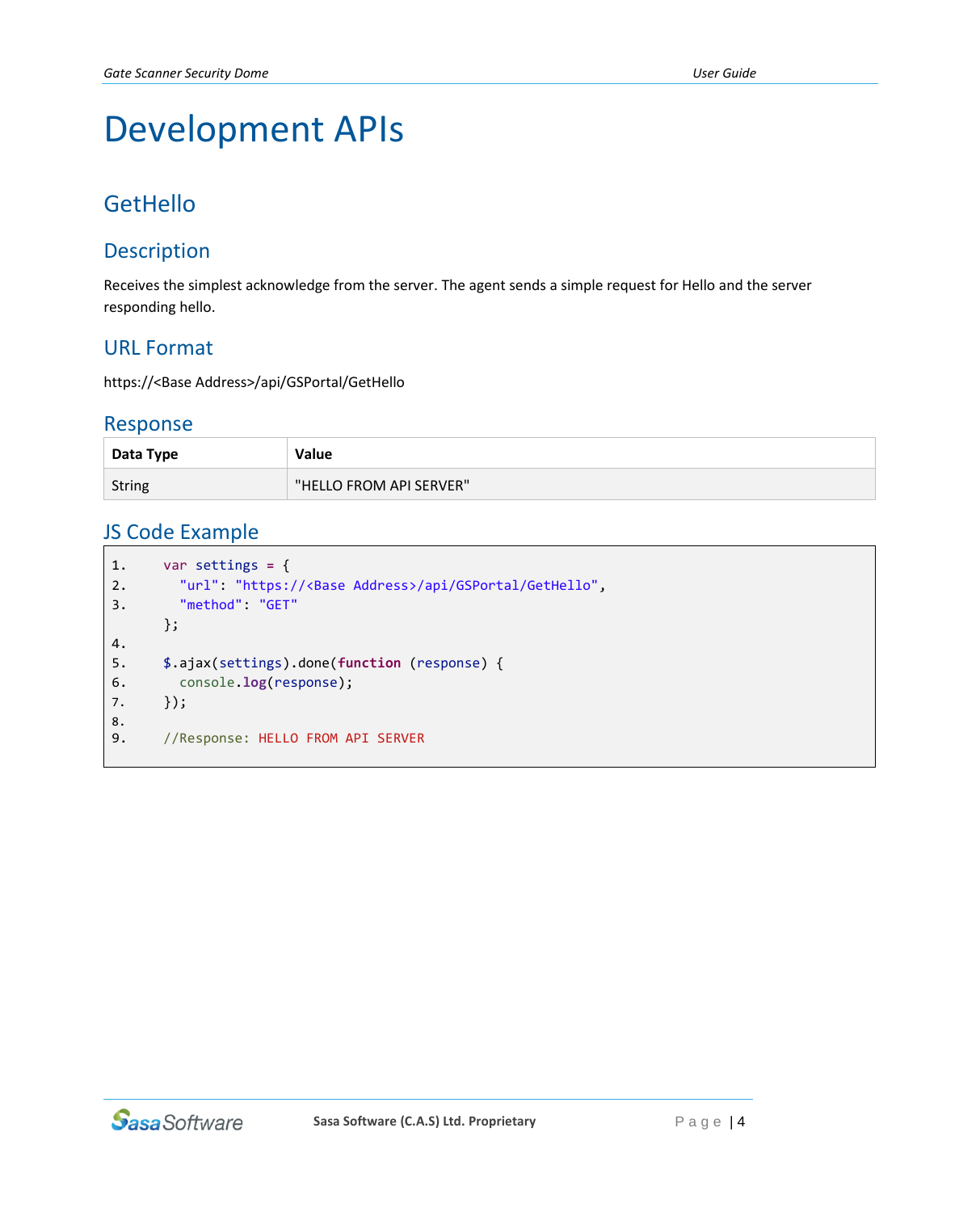## <span id="page-4-0"></span>GetGlobalValues

#### **Description**

Returns a variety of general definitions.

#### URL Format

https://<Base Address>/api/GSPortal/GetGlobalValues

#### Response

| Data Type      | Value                                                                               |
|----------------|-------------------------------------------------------------------------------------|
| Json/Dictonary | [DefaultSafeReplyCapacityMB, MaxSendSizeMB, DefaultSafeReplyMaxFiles,               |
|                | DefaultSafeReplyMaxReplies, SMSAvilable, EmailAvilable, ForceLogout,                |
|                | SecureFileResponse, TimeoutQueue, DefaultShareDaysLimit, DefaultShareDownloadLimit, |
|                | MaxShareDaysLimit, MaxShareDownloadLimit, CompactUploadProfile,                     |
|                | CompactUploadDestination, Proxy, ProxyAddress]                                      |

```
1. var settings = {
2. "url": "https://<Base Address>/api/GSPortal/GetGlobalValues",
3. "method": "GET"
4. };
5.
6. $.ajax(settings).done(function (response) {
7. console.log(JSON.parse(response));
8. });
9.
10. //Response:
11. /*CompactUploadDestination: "Vault"<br>12. CompactUploadProfile: "Default_Alia
     12. CompactUploadProfile: "Default_Alias"
13. DefaultSafeReplyCapacityMB: "50"
14. DefaultSafeReplyMaxFiles: "100"
15. DefaultSafeReplyMaxReplies: "10"
16. DefaultShareDaysLimit: "4"
17. DefaultShareDownloadLimit: "3"
18. EmailAvilable: "True"
19. ForceLogout: "False"
20. MaxSendSizeMB: "50"
21. MaxShareDaysLimit: "7"
22. MaxShareDownloadLimit: "30"
23. Proxy: "False"<br>24. ProxvAddress:
24. ProxyAddress: "https://<Proxy Base Address>/"
      25. SMSAvilable: "True"
26. SecureFileResponse: "True"
27. TimeoutQueue: "3" */
```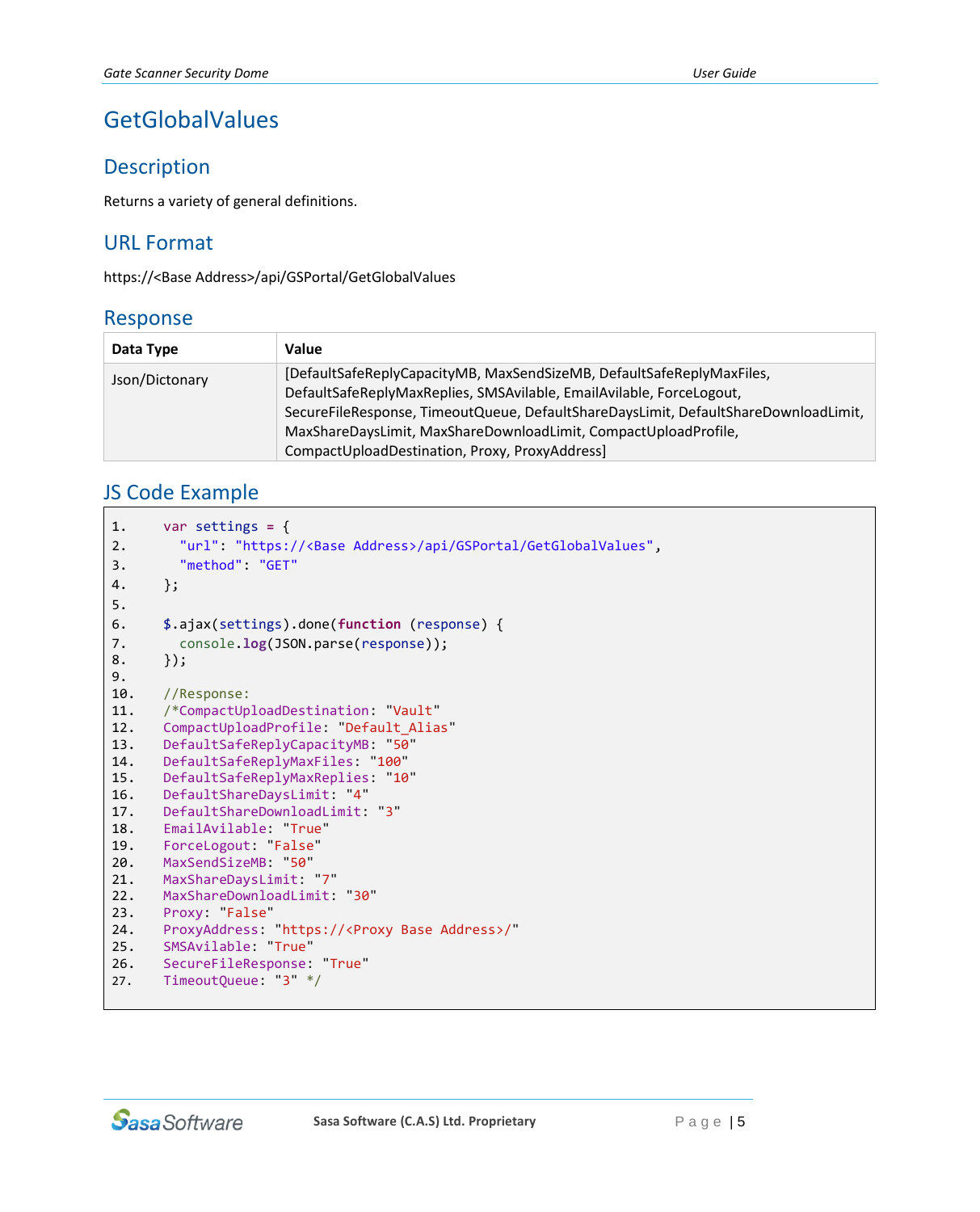## <span id="page-5-0"></span>PostReceiveExtAPIToken

#### Description

Receive Development API key using user and password. The API key being used to login the GSSD. The API key remains constant till erased or manually refreshed by the GSSD administrator.

#### URL Format

https://<Base Address>/api/GSPortal/PostReceiveExtAPIToken

#### Body Parameters

| Data Type     | <b>Name</b> | Example          |
|---------------|-------------|------------------|
| <b>String</b> | Password    | \filmy_password" |

#### Header Parameters

| Data Type     | <b>Name</b> | <b>Example</b>                                             |
|---------------|-------------|------------------------------------------------------------|
| <b>String</b> | domain      | "local"                                                    |
| <b>String</b> | user        | "user1"                                                    |
| <b>GUID</b>   | captchalD   | "123e4567-e89b-12d3-a456-426614174000" or empty if no need |
| <b>String</b> | captchaCode | "123aB" or empty if no need                                |
| <b>String</b> | factorCode  | "123456" or $0$ if no need                                 |
| <b>String</b> | ExtApp      | "DefaultDomeApplication" or your External Application Name |

#### Response

| Data Type | Value                                          |
|-----------|------------------------------------------------|
| String    | "123e4567-e89b-12d3-a456-426614174123" API key |

#### More Response Options

| <b>Type</b> | Value                                                                                     | <b>Description</b>                                                                |
|-------------|-------------------------------------------------------------------------------------------|-----------------------------------------------------------------------------------|
| Captcha     | "ERROR: Wrong CaptchaGSSDKEYGSSD" +<br>captchaAnswerBit + "GSSDKEYGSSD" + captchaAnswerID | After 3 failed tries, return base64 captcha<br>image + GUID id.                   |
| 2FA         | 1. TwoFactorSMS: XXXX1234<br>2. TwoFactorEmail: ******* @****** ***                       | Two Factor autentcation via SMS or Email,<br>re-send the login with the 2FA code. |

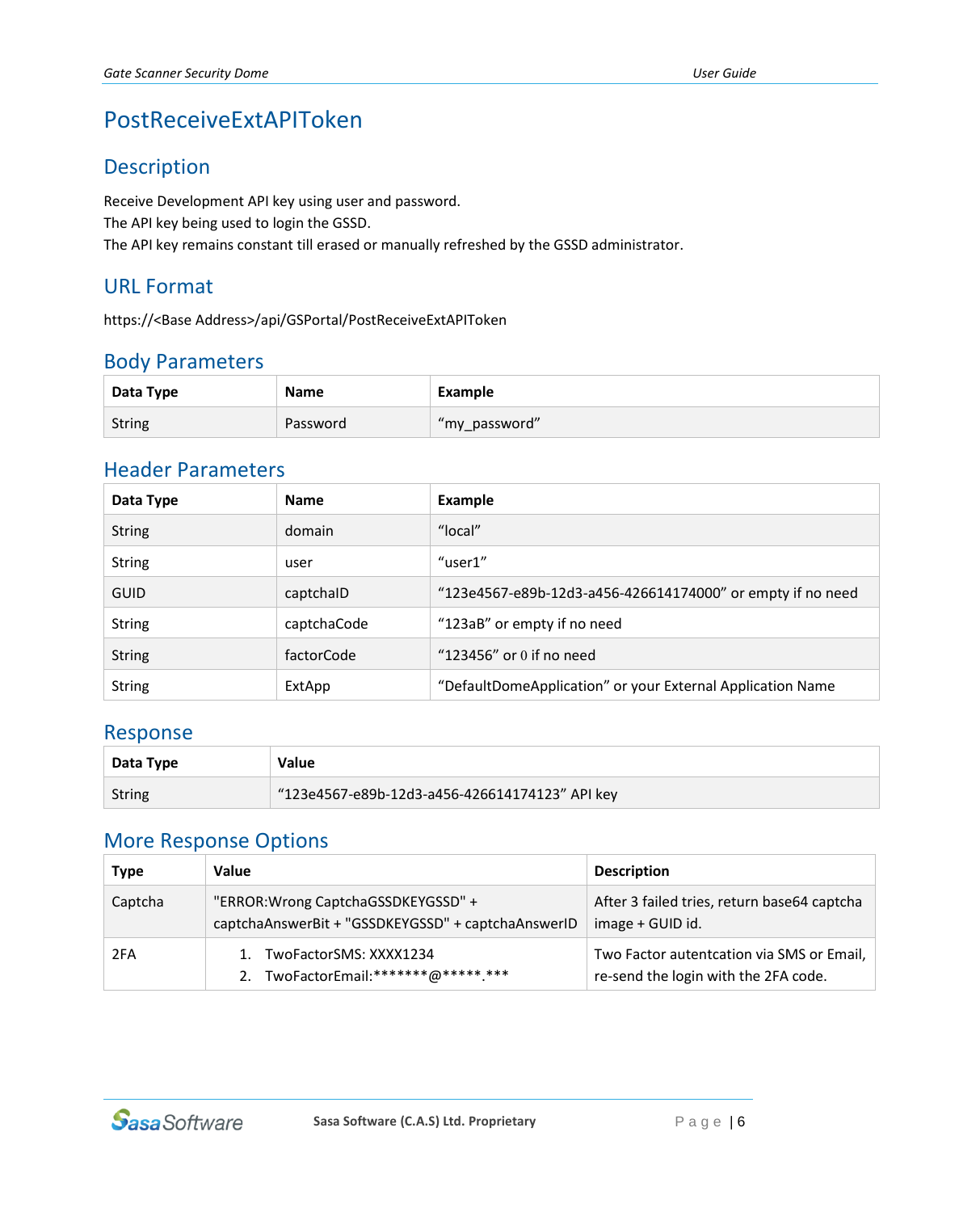| 1.  | var settings = $\{$                                                        |
|-----|----------------------------------------------------------------------------|
| 2.  | "url": "https:// <base address=""/> /api/GSPortal/PostReceiveExtAPIToken", |
| 3.  | "method": "POST",                                                          |
| 4.  | "headers": $\{$                                                            |
| 5.  | "user": "user1",                                                           |
| 6.  | "domain": "local",                                                         |
| 7.  | "captchaID": "",                                                           |
| 8.  | "captchaCode": "",                                                         |
| 9.  | "factorCode": "0",                                                         |
| 10. | "ExtApp": "DefaultDomeApplication",                                        |
| 11. | "Content-Type": "application/json"                                         |
| 12. | $\}$ ,                                                                     |
| 13. | "data": JSON.stringify("my password"),                                     |
| 14. | $\}$ ;                                                                     |
| 15. |                                                                            |
| 16. | \$.ajax(settings).done(function (response) {                               |
| 17. | console.log(response);                                                     |
| 18. | $\}$ );                                                                    |
| 19. |                                                                            |
| 20. | //Response:                                                                |
| 21. | /*123e4567-e89b-12d3-a456-426614174123*/                                   |
|     |                                                                            |

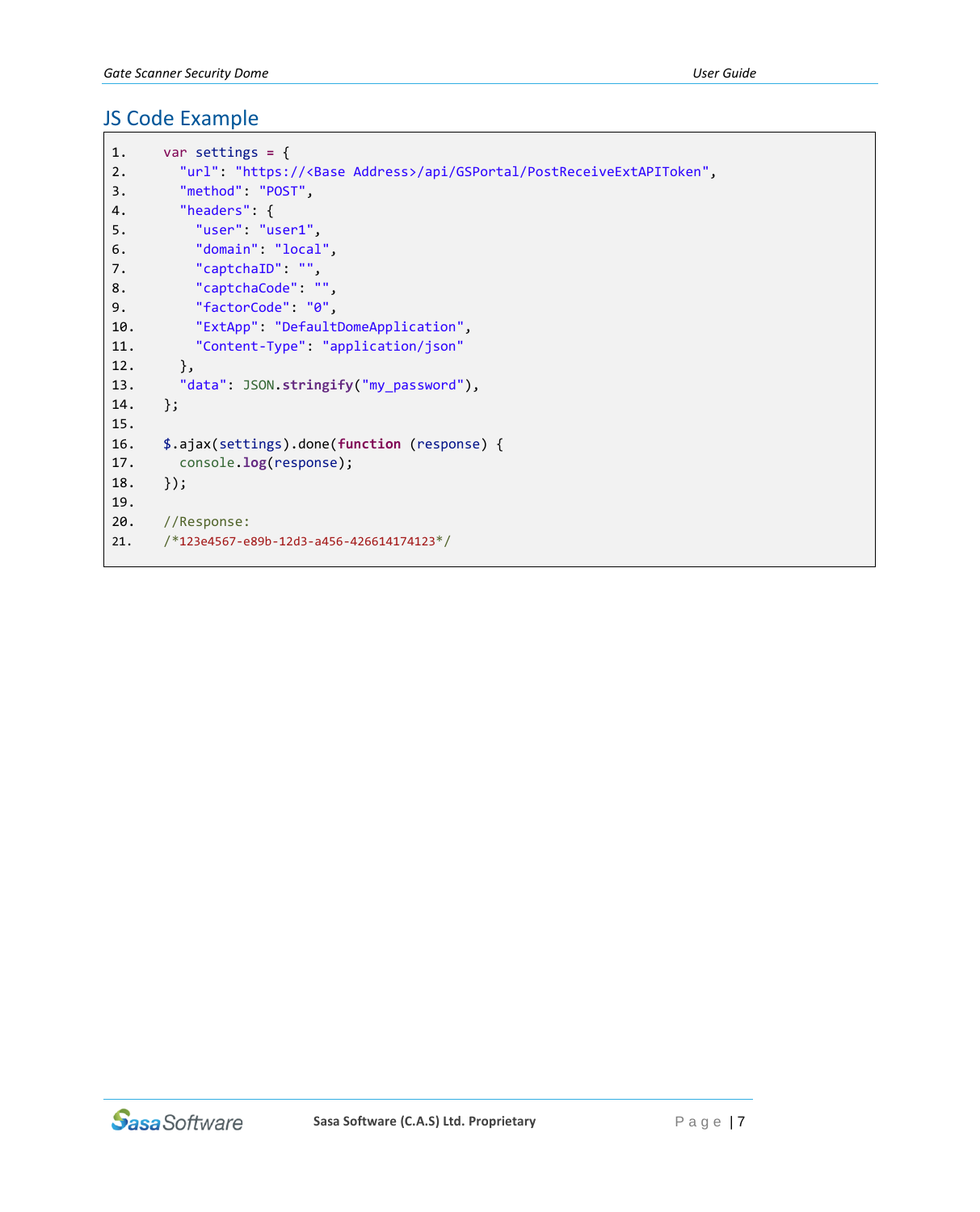## <span id="page-7-0"></span>PostExtLogin

#### Description

Login the GSSD using the Development API key and receive a session token to use for most requests.

A session token is valid from the last time the user used the site untill the site Time Out configuration.

Note: The same session token can be used for multiple requests, no need to refresh it in every request.

#### URL Format

https://<Base Address>/api/GSPortal/PostExtLogin

#### Body Parameters

| Data Type   | <b>Name</b>         | Example                                |
|-------------|---------------------|----------------------------------------|
| <b>GUID</b> | Development API Key | "123e4567-e89b-12d3-a456-426614174000" |

#### Header Parameters

| Data Type     | <b>Name</b> | Example                                                    |
|---------------|-------------|------------------------------------------------------------|
| <b>GUID</b>   | captchalD   | "123e4567-e89b-12d3-a456-426614174000" or empty if no need |
| <b>String</b> | captchaCode | "123aB" or empty if no need                                |
| <b>String</b> | factorCode  | "123456" or 0 if no need                                   |
| <b>String</b> | ExtApp      | "DefaultDomeApplication" or your External Application Name |

#### Response

| Data Type     | Value                                                                                                                                                                                                                                                                                                                                                                                                                           |
|---------------|---------------------------------------------------------------------------------------------------------------------------------------------------------------------------------------------------------------------------------------------------------------------------------------------------------------------------------------------------------------------------------------------------------------------------------|
| <b>String</b> | "session token, profilePicPath, privilege (1 admin, 2 read admin, 3 domain admin, 4 user),<br>timeOutPeriodMS, EmailServerAvailable, userEmail, isQuotaMode, domainIsAD,<br>allowSecureEmail, allowSecureEmailDesign, SecureEmailCharLimit, allowShareNote,<br>allowShareNoteDesign, ShareNoteCharLimit, DefaultShareDaysLimit,<br>DefaultShareDownloadLimit, MaxShareDaysLimit, MaxShareDownloadLimit,<br>isCompactUploadMode" |

#### More Response Options

| Type    | Value                                                                                     | <b>Description</b>                                                                 |
|---------|-------------------------------------------------------------------------------------------|------------------------------------------------------------------------------------|
| Captcha | "ERROR: Wrong CaptchaGSSDKEYGSSD" +<br>captchaAnswerBit + "GSSDKEYGSSD" + captchaAnswerID | After 3 failed tries, return base64 captcha<br>image + GUID id.                    |
| 2FA     | 3. TwoFactorSMS: XXXX1234<br>4. TwoFactorEmail: ******* @***** ***                        | Two Factor autent cation via SMS or Email,<br>re-send the login with the 2FA code. |

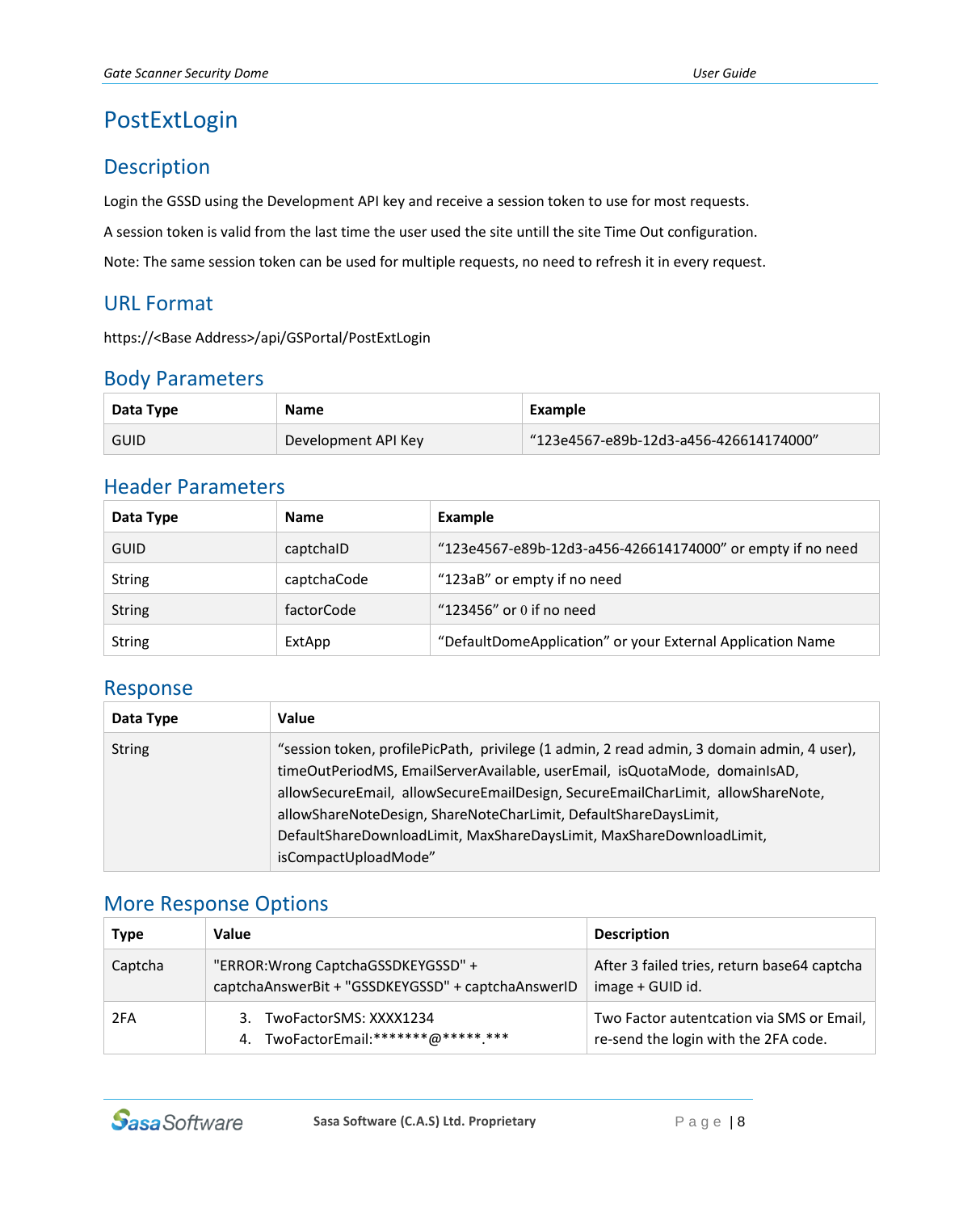```
22. var settings = {
23. "url": "https://<Base Address>/api/GSPortal/PostExtLogin",
24. "method": "POST",
25. "headers": {
26. "captchaID": "",
27. "captchaCode": "",
28. "factorCode": "0",
29. "ExtApp": "DefaultDomeApplication",
30. "Content-Type": "application/json"
31. },
32. "data": JSON.stringify("123e4567-e89b-12d3-a456-426614174000"),
33. };
34.
35. $.ajax(settings).done(function (response) {
36. console.log(response);
37. });
38.
39. //Response:
40. /*123e4567-e89b-12d3-a456-426614174123, images\\users\\user.jpg, 4, 1800000, True,
41. <User Email>, True, False, True, True, 10000, True, False, 300, 4, 3, 7, 30, False*/
```
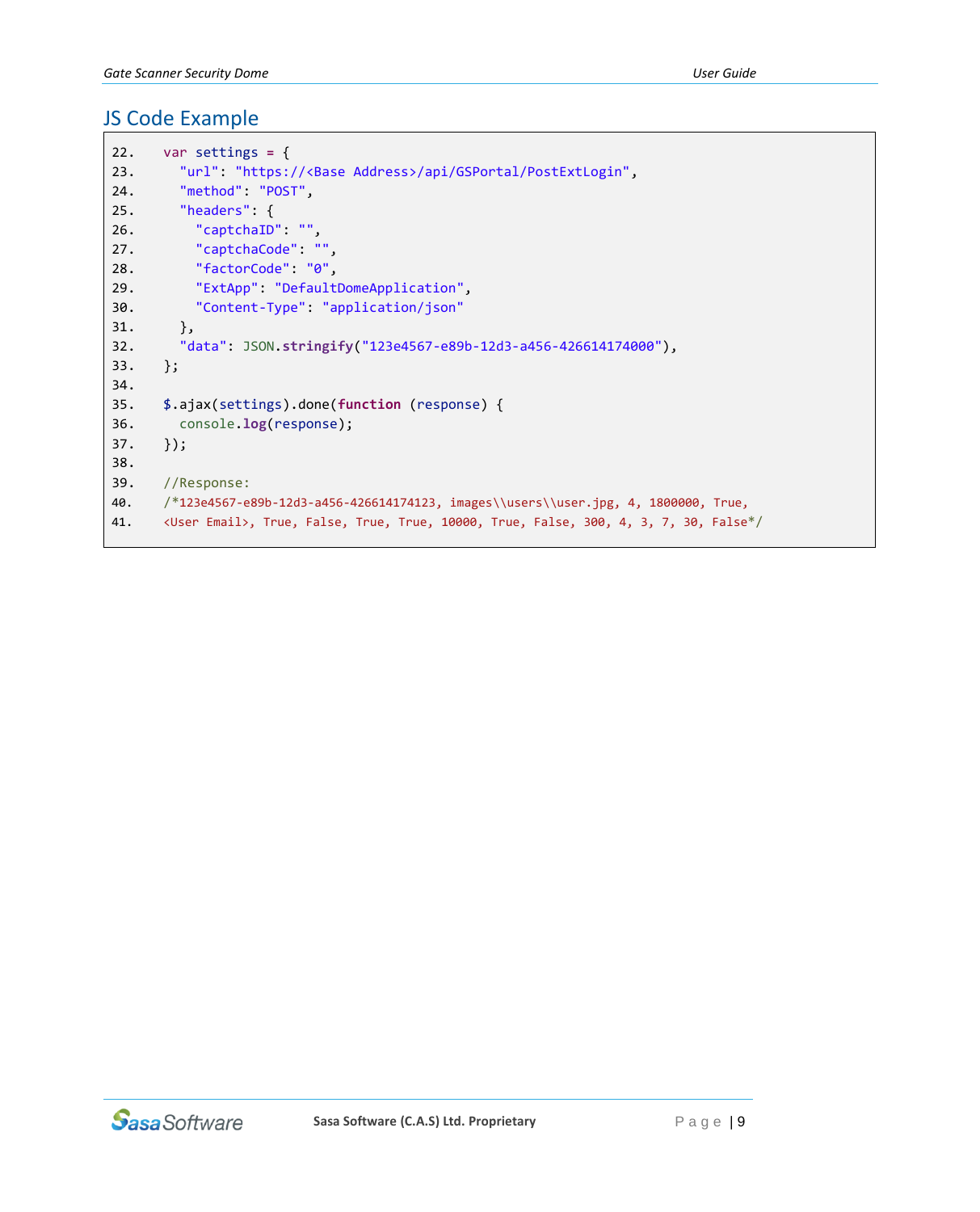## <span id="page-9-0"></span>GetTokenActive

#### Description

Checks if a session token is still active.

#### URL Format

https://<Base Address>/api/GSPortal/GetTokenActive

#### Header Parameters

| Data Type   | <b>Name</b> | Example                                |
|-------------|-------------|----------------------------------------|
| <b>GUID</b> | token       | "123e4567-e89b-12d3-a456-426614174000" |

#### Response

| Data Type     | Value |
|---------------|-------|
| <b>String</b> | "OK"  |

```
1. var settings = {
2. "url": "https://<Base Address>/api/GSPortal/GetTokenActive",
3. "method": "GET",
4. "headers": {
5. "token": "123e4567-e89b-12d3-a456-426614174123"
6. },
7. };
8.
9. $.ajax(settings).done(function (response) {
10. console.log(response);
11. });
12.
13. //Response: OK
```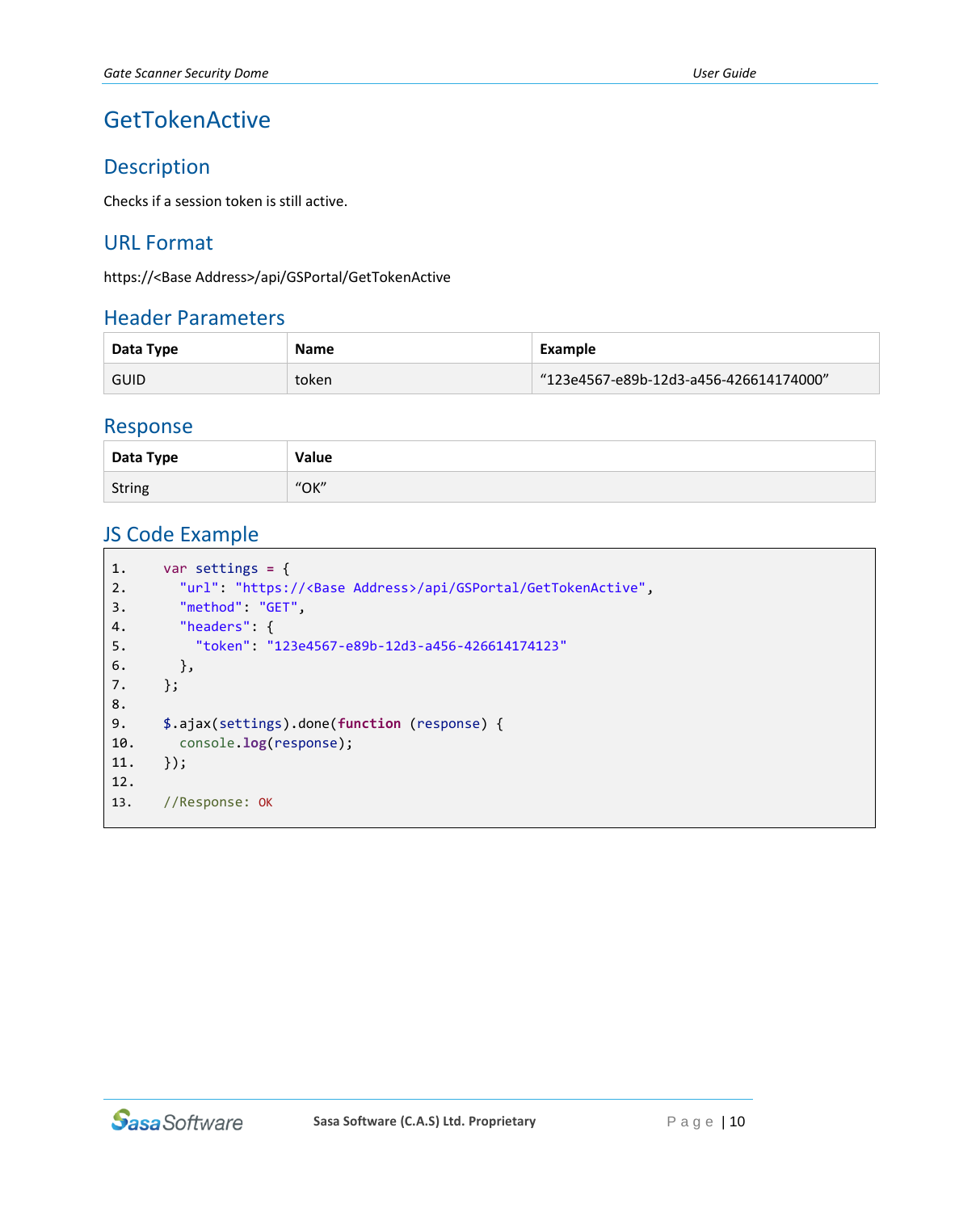## <span id="page-10-0"></span>PostLogOut

#### Description

Logout and close the session token .

#### URL Format

https://<Base Address>/api/GSPortal/PostLogOut/{onlySetAbility}

#### URI Parameters

| Data Type      | <b>Name</b>    | <b>Description</b>                                                  |
|----------------|----------------|---------------------------------------------------------------------|
| <b>Boolean</b> | OnlySetAbility | False – Close the session.                                          |
|                |                | True – (Admins only) release the write permission for this session. |

#### Header Parameters

| Data Type   | <b>Name</b> | Example                                |
|-------------|-------------|----------------------------------------|
| <b>GUID</b> | token       | "123e4567-e89b-12d3-a456-426614174000" |

#### Response

| Data Type | Value  |
|-----------|--------|
| String    | "true" |

```
1. var settings = {
2. "url": "https://<Base Address>/api/GSPortal/PostLogOut/false",
3. "method": "POST",
4. "headers": {
5. "token": "123e4567-e89b-12d3-a456-426614174123"
6. },
7. };
8.
9. $.ajax(settings).done(function (response) {
10. console.log(JSON.parse(response));
11. });
12.
13. //Response: true
```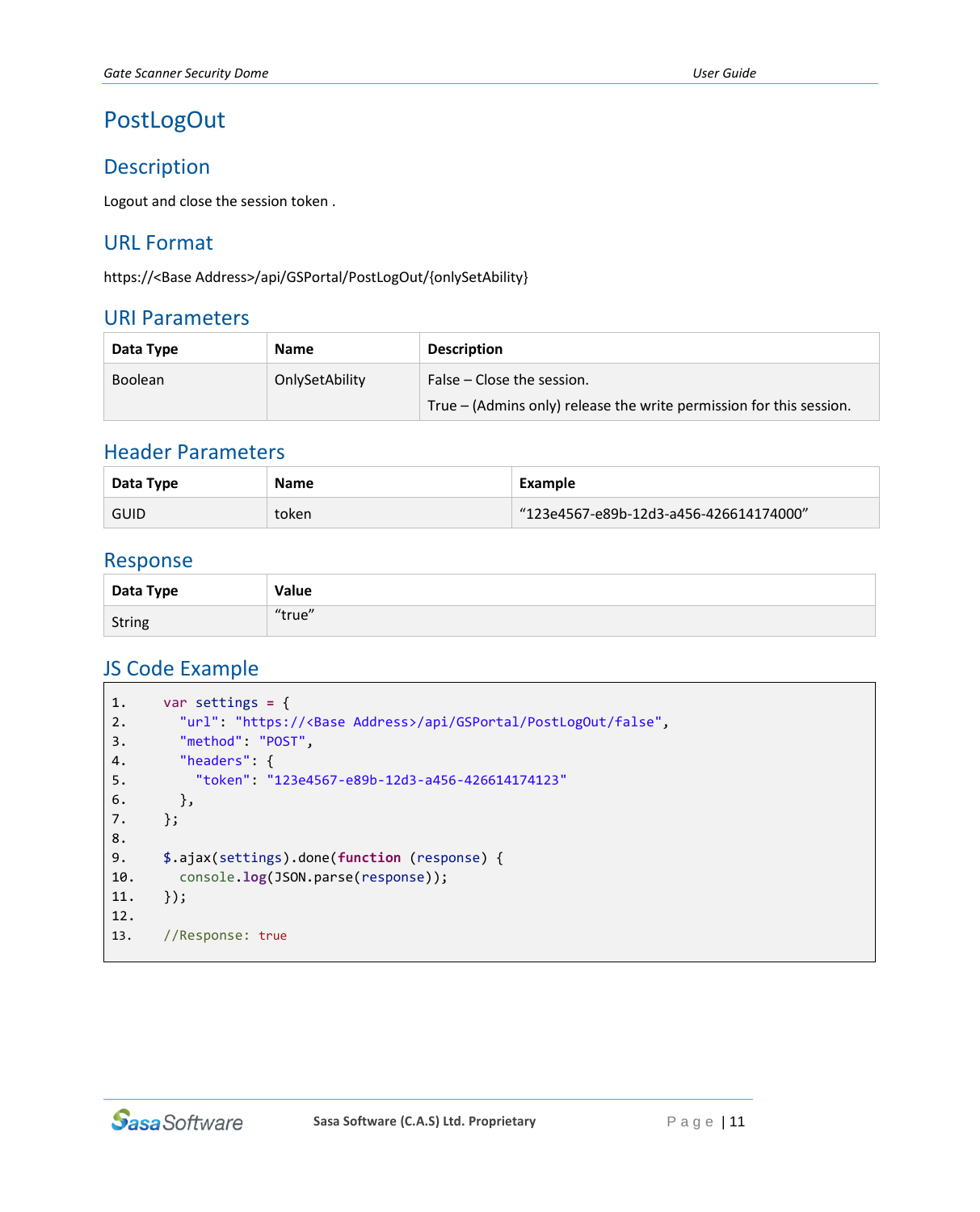## <span id="page-11-0"></span>**GetUserRules**

#### Description

Checks if a session token is still active.

#### URL Format

https://<Base Address>/api/ApiRule/GetUserRules

#### Header Parameters

| Data Type   | <b>Name</b> | Example                                |
|-------------|-------------|----------------------------------------|
| <b>GUID</b> | token       | "123e4567-e89b-12d3-a456-426614174000" |

#### Response

| Data Type   | Value                                                                                                                                                                                                                                                                                                                                                                        |
|-------------|------------------------------------------------------------------------------------------------------------------------------------------------------------------------------------------------------------------------------------------------------------------------------------------------------------------------------------------------------------------------------|
| JSON/Struct | {List <string> profileDescription; List<string> profileAlias; String profile; String capacity;<br/>String capacityUsed; String scanCapacity; String scanCapacityUsed; String avialble; String<br/>MaxDaysInStorage; String MaxFilesInJob; String MaxSingleFileSize; String<br/>MaxTotalFilesSizeInJob; String FileTypeBlackList; String FileTypeWhiteList}</string></string> |

```
1. var settings = {
2. "url": "https://<Base Address>/api/ApiRule/GetUserRules",
3. "method": "GET",
4. "headers": {
5. "token": "123e4567-e89b-12d3-a456-426614174123"
6. },
7. };
8.
9. $.ajax(settings).done(function (response) {
10. console.log(JSON.parse(response));
11. });
12.
13. //Response:
14. /*FileTypeBlackList: "Unlimited" FileTypeWhiteList: "Unlimited"
15. MaxDaysInStorage: "Unlimited" MaxFilesInJob: "Unlimited"
16. MaxSingleFileSize: "Unlimited" MaxTotalFilesSizeInJob: "Unlimited"
17. avialble: "Unlimited" capacity: "Unlimited" capacityUsed: "22.3396415710449"
18. profile: "1,22,3,-1"
19. profileAlias: (4) ["Default_Alias", "reconstructions", "fastprofile", "Engine Bypass"]
20. profileDescription: (4) ["Default Engine Profile", "", "", "Engine Bypass"]
21. scanCapacity: "Unlimited" scanCapacityUsed: "2894.74430274963"*/
```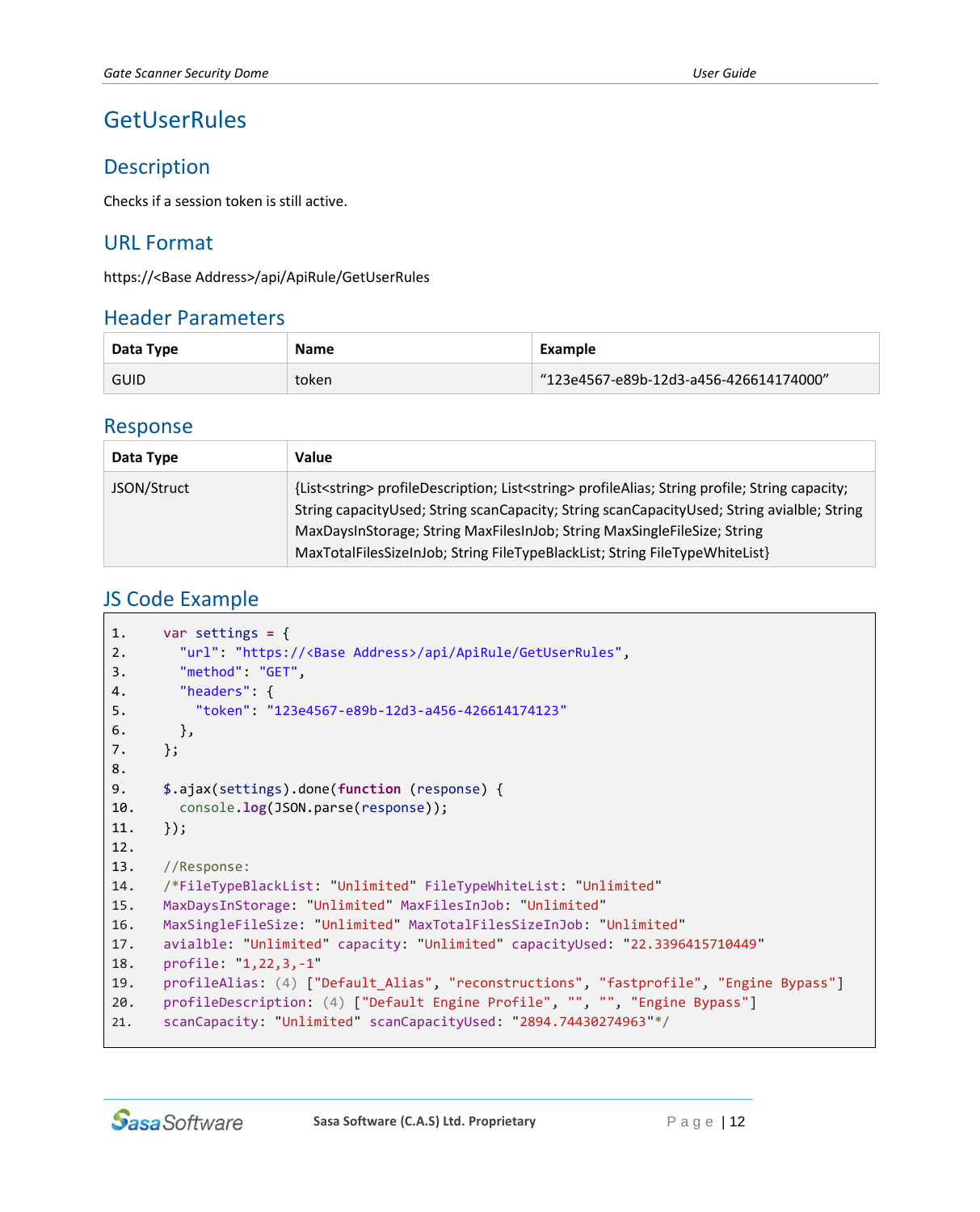## <span id="page-12-0"></span>GetDestinations

#### Description

Get a list of the destinations (beside the default vault).

#### URL Format

https://<Base Address>/api/Destinations/GetDestinations/{all}

#### URI Parameters

| Data Type      | <b>Name</b> | <b>Description</b>                                 |
|----------------|-------------|----------------------------------------------------|
| <b>Boolean</b> | all         | False – Get the destination available to the user. |
|                |             | True – (Admins only) Get all the destinations.     |

#### Header Parameters

| Data Type   | <b>Name</b> | <b>Description</b>                     |
|-------------|-------------|----------------------------------------|
| <b>GUID</b> | token       | "123e4567-e89b-12d3-a456-426614174000" |

#### Response

| Data Type      | Value                                                                                                    |
|----------------|----------------------------------------------------------------------------------------------------------|
| JSON/DataTable | [Alias, AllowDelete, AllowShare, AllowUpload, DestinationType, DestinationUser, IsShared,<br>IsUNCVault] |

```
1. var settings = {
2. "url": "https://<Base Address>/api/Destinations/GetDestinations/false",
3. "method": "GET",
4. "headers": {
5. "token": "123e4567-e89b-12d3-a456-426614174123"
6. },
7. };
8.
9. $.ajax(settings).done(function (response) {
10. console.log(JSON.parse(response));
11. });
12.
13. //Response:
14. /*[{Alias: "UNCDest" AllowDelete: true AllowShare: true AllowUpload: true
15. DestinationType: "unc" DestinationUser: "Scanner" IsShared: false IsUNCVault: false},
16. {Alias: "myFTPS" AllowDelete: true AllowShare: true AllowUpload: true
17. DestinationType: "ftps" DestinationUser: "FTPUser" IsShared: false IsUNCVault: false}]*/
```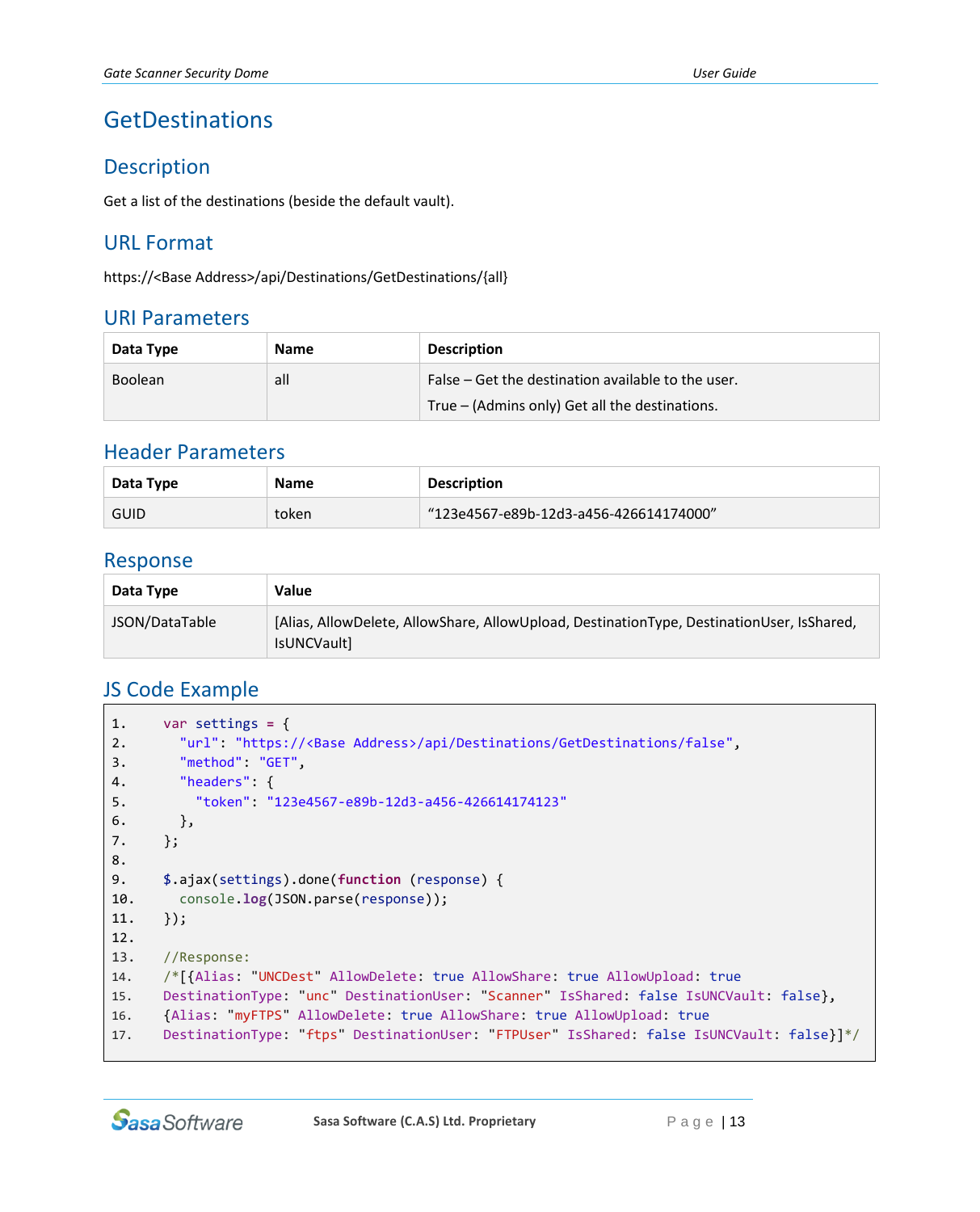## <span id="page-13-0"></span>PostUploadFiles

#### Description

Upload files to the portal.

#### URL Format

https://<Base Address>/api/HandleFiles/PostUploadFiles

## Body Parameters

| Data Type | Example                                                                                   |
|-----------|-------------------------------------------------------------------------------------------|
| FormData  | File: form_data.append('file', myFiles.File)                                              |
|           | With Folder: form data.append('file', myFiles.File, FolderPath + "/" + myFiles.File.name) |

#### Header Parameters

| Data Type     | <b>Name</b>                                     | <b>Description</b>                                         |  |
|---------------|-------------------------------------------------|------------------------------------------------------------|--|
| <b>GUID</b>   | "123e4567-e89b-12d3-a456-426614174000"<br>token |                                                            |  |
| <b>String</b> | <b>Destination</b>                              | Destination alias ("Default" for the default vault).       |  |
| <b>String</b> | Profile                                         | Profile alias                                              |  |
| <b>String</b> | <b>FilePass</b>                                 | File password (in case the file is locked with a password) |  |
| <b>String</b> | ExtApp                                          | External application name                                  |  |

#### Response

| Data Type      | Value                                      |
|----------------|--------------------------------------------|
| JSON/DataTable | [File Name, File Unique ID, Engine job ID] |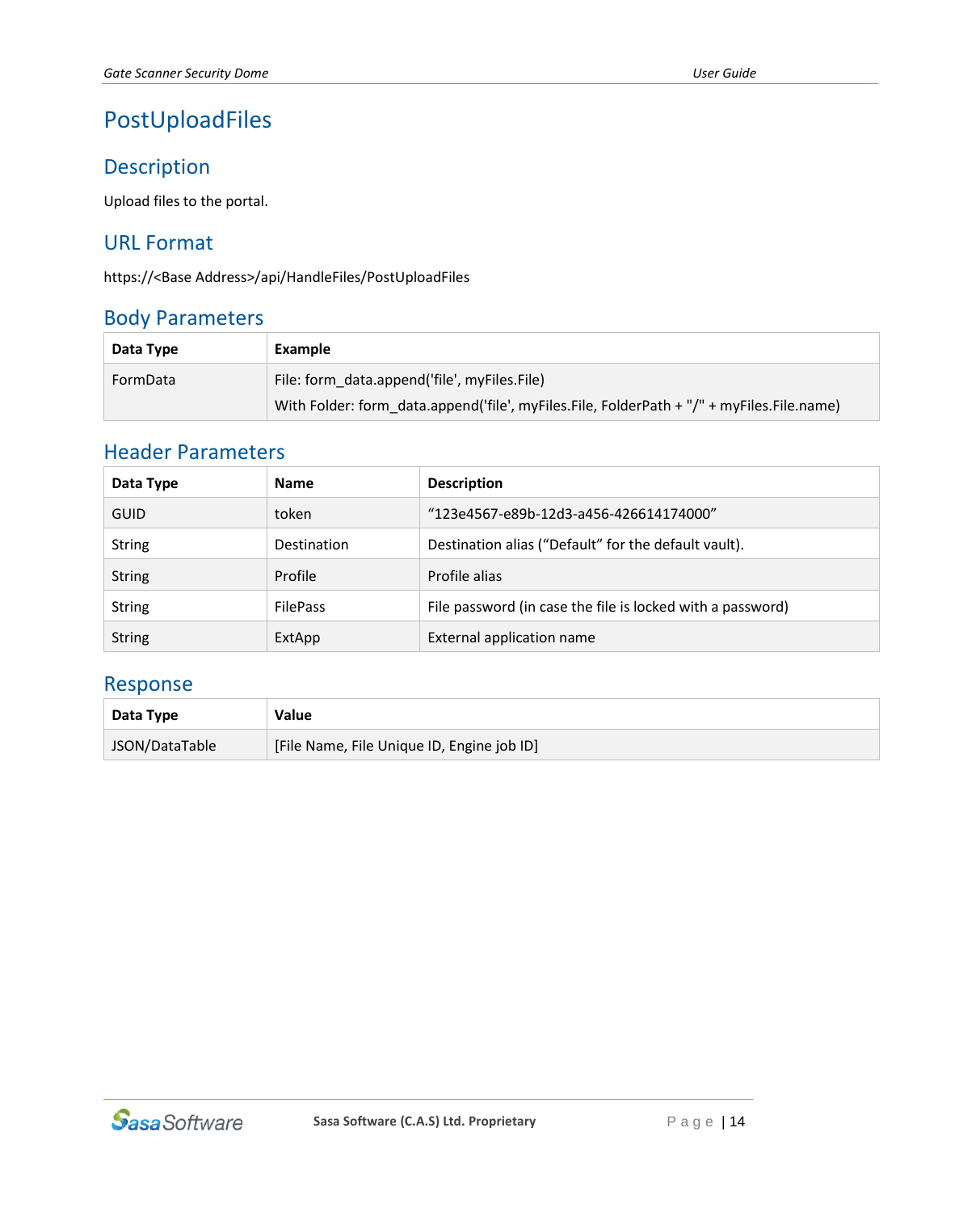```
1. var form = new FormData();
2. form.append("file", fileInput.files[0], "test/test.pdf");
3.
4. var settings = {
5. "url": "https://<Base Address>/api/HandleFiles/PostUploadFiles",
6. "method": "POST",
7. "headers": {
8. "token": "123e4567-e89b-12d3-a456-426614174123",
9. "Destination": "Default",
10. "Profile": "Default_Alias",
11. "FilePass": "",
12. "ExtApp": "DefaultDomeApplication"
13. },
14. "processData": false,
15. "mimeType": "multipart/form-data",
16. "contentType": false,
17. "data": form
18. };
19.
20. $.ajax(settings).done(function (response) {
21. console.log(JSON.parse(response));
22. });
23.
24. //Response: [["test.pdf","123e4567-e89b-12d3-a456-426614174000","89012345-e89b-12d3-
     a456-426614174111"]]
```
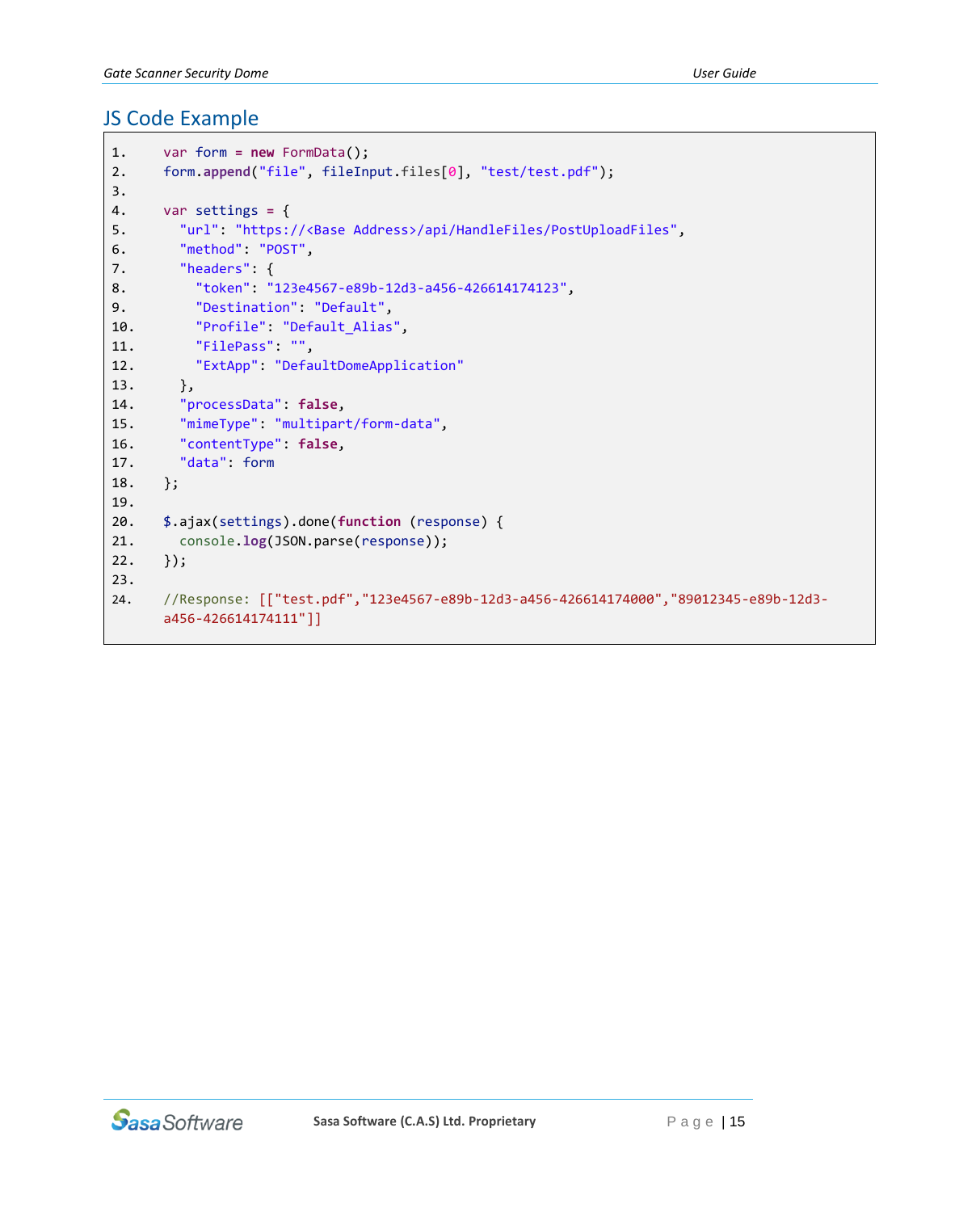## <span id="page-15-0"></span>GetUploadFilesQueue

#### **Description**

Get the files in-process (waiting, in queue, in scan, saving, finished).

#### URL Format

https://<Base Address>/api/HandleFiles/GetUploadFilesQueue

#### Header Parameters

| Data Type   | <b>Name</b> | <b>Description</b>                     |
|-------------|-------------|----------------------------------------|
| <b>GUID</b> | token       | "123e4567-e89b-12d3-a456-426614174000" |

#### Response

| Data Type      | Value                                                                                                                                                                                                  |
|----------------|--------------------------------------------------------------------------------------------------------------------------------------------------------------------------------------------------------|
| JSON/DataTable | [CreatedDate, Destination, DestinationType, EndPoint, ExternalApplicationName, FileGUID,<br>FileName, FileSize, FolderPath, JOBID, Link, OneDriveUser, ProfileID, ScanInfo, ScanStatus,<br>UpdateDate] |

```
1. var settings = {
2. "url": "https://<Base Address>/api/HandleFiles/GetUploadFilesQueue",
3. "method": "GET",
4. "headers": {
5. "token": "123e4567-e89b-12d3-a456-426614174123"
6. },
7. };
8.
9. $.ajax(settings).done(function (response) {
10. console.log(JSON.parse(response));
11. });
12.
13. //Response:
14. /*[{CreatedDate: "2021-03-16T09:16:52.83" Destination: "Default" DestinationType: null
15. EndPoint: "net.tcp://192.168.1.1:15810/GSDA_API"
16. ExternalApplicationName: "DefaultDomeApplication"
17. FileGUID: "123e4567-e89b-12d3-a456-426614174789" FileName: "test.pdf" FileSize: 1530018
18. FolderPath: "test" JOBID: "123e4567-e89b-12d3-a456-426614174456" Link: null
19. OneDriveUser: "ExFFY8vUDnCrNDZHxqnnRQ==" ProfileID: 1 ScanInfo: "KEYIPKEY127.0.0.1"
20. ScanStatus: "In Scan [28%]" UpdateDate: "2021-03-16T09:17:01.197"}]*/
```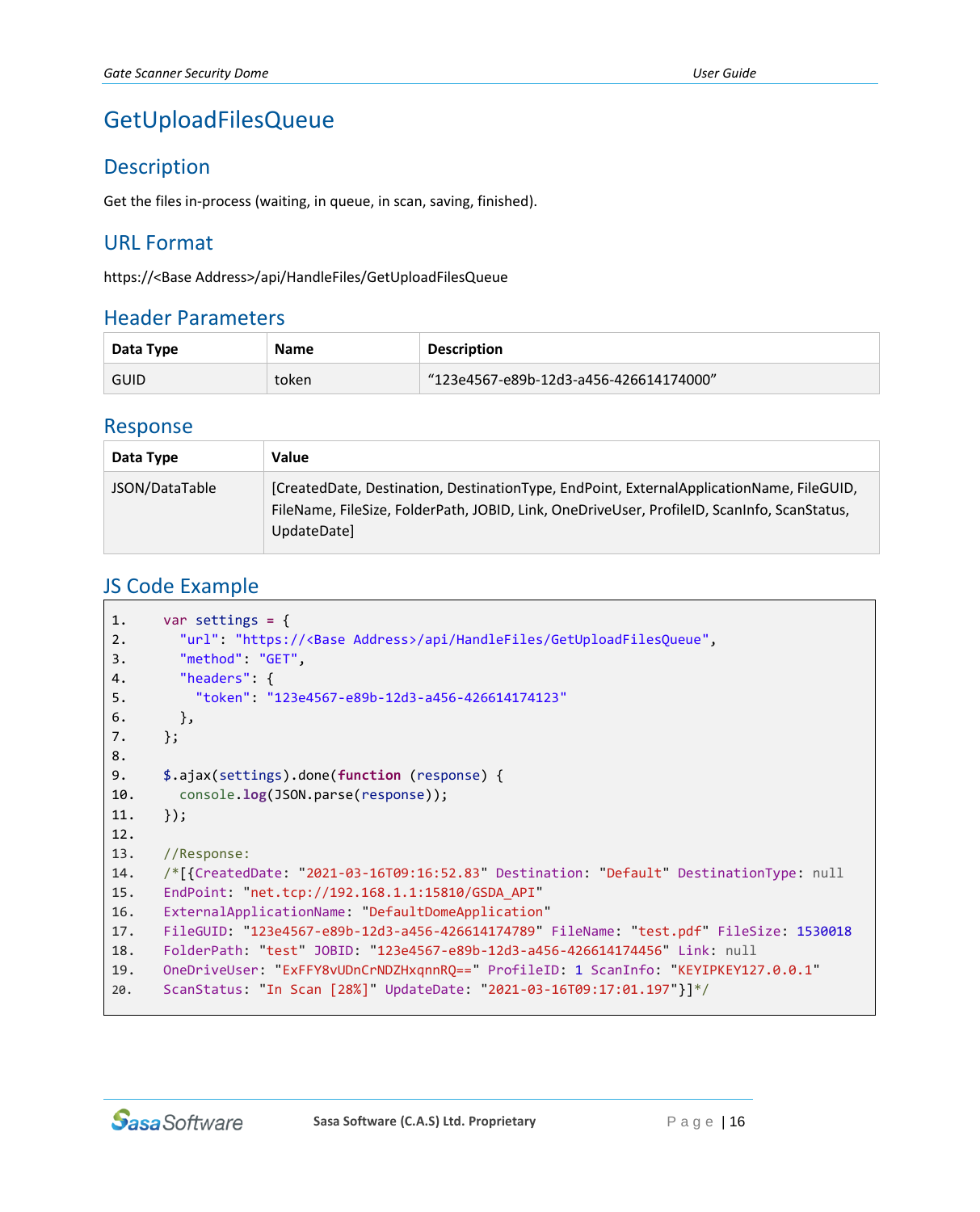## <span id="page-16-0"></span>PostClearFinishedFromQueue

#### Description

Clear all the finished files from the in-process table.

#### URL Format

https://<Base Address>/api/HandleFiles/PostClearFinishedFromQueue

#### Header Parameters

| Data Type   | <b>Name</b> | <b>Description</b>                     |
|-------------|-------------|----------------------------------------|
| <b>GUID</b> | token       | "123e4567-e89b-12d3-a456-426614174000" |

#### Response

| Data Type   | Value  |
|-------------|--------|
| JSON/String | "true" |
|             |        |
|             |        |

```
1. var settings = {
2. "url": "https://<Base Address>/api/HandleFiles/PostClearFinishedFromQueue",
3. "method": "POST",
4. "headers": {
5. "token": "123e4567-e89b-12d3-a456-426614174123"
6. },
7. };
8.
9. $.ajax(settings).done(function (response) {
10. console.log(JSON.parse(response));
11. });
12.
13. //Response: true
```
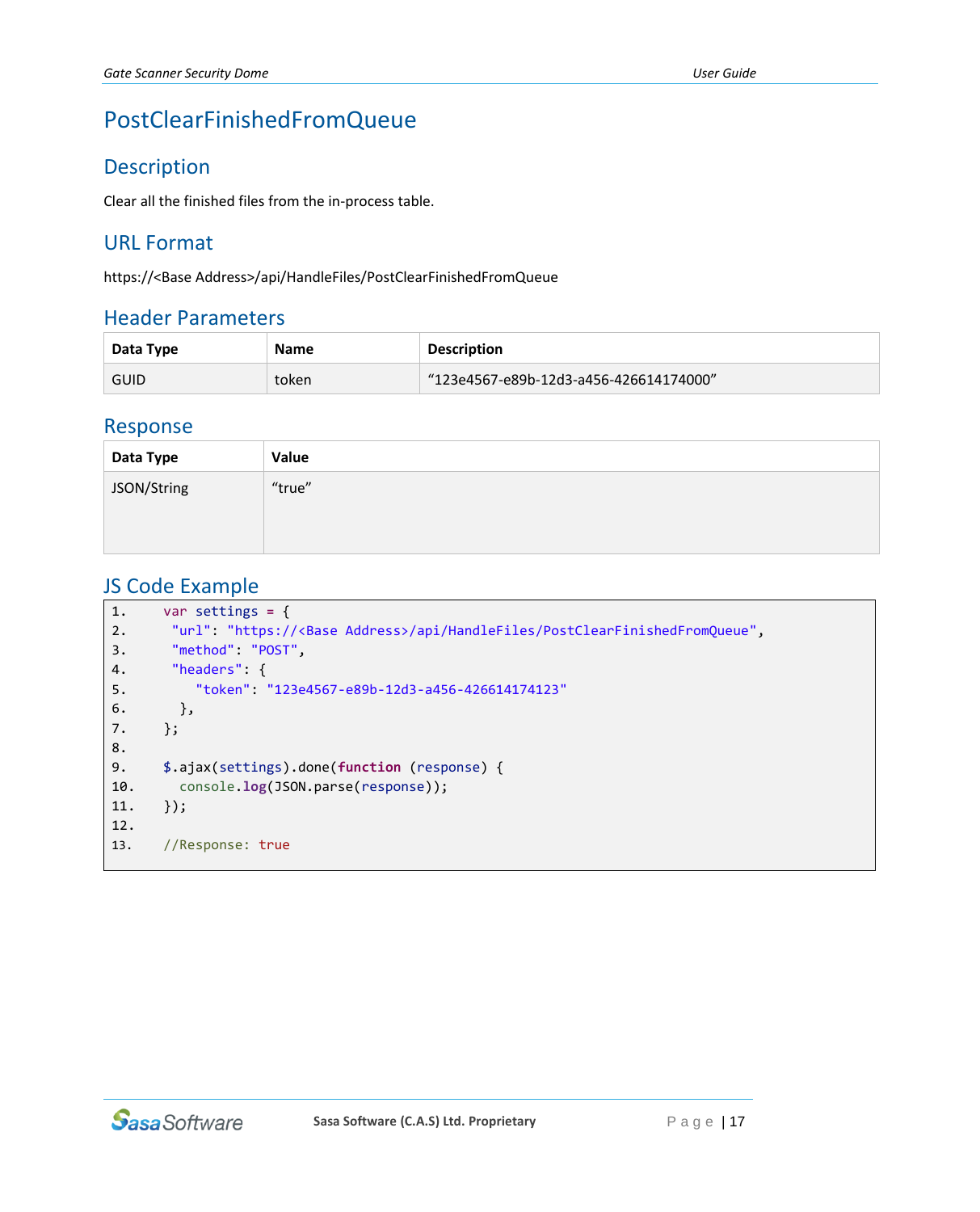## <span id="page-17-0"></span>**GetFileList**

#### Description

Get a list of files and folders from a specific destination/path.

#### URL Format

https://<Base Address>/api/HandleFiles/GetFileList/{secPeriod}/{limit}

#### URI Parameters

| Data Type | <b>Name</b> | <b>Description</b>                                              |  |
|-----------|-------------|-----------------------------------------------------------------|--|
| -Int      | secPeriod   | Get only files created in the last X seconds (0 for limitless). |  |
| Int       | limit       | Get top X files (0 for limitless).                              |  |

#### Header Parameters

| Data Type     | <b>Name</b>                                     | <b>Description</b>                   |  |
|---------------|-------------------------------------------------|--------------------------------------|--|
| <b>GUID</b>   | "123e4567-e89b-12d3-a456-426614174000"<br>token |                                      |  |
| <b>String</b> | vault                                           | Vault alias ("vault" for default).   |  |
| <b>String</b> | folder                                          | Sub folder name (empty for root).    |  |
| <b>String</b> | searchKey                                       | Search by file name (empty for all). |  |

#### Response

| Data Type   | Value                                                      | <b>Description</b>                                                                                                                |
|-------------|------------------------------------------------------------|-----------------------------------------------------------------------------------------------------------------------------------|
| JSON/Struct | [String[][] Files,<br>Int FilesCount,<br>Int FolderCount } | Folder: [folder name, created date, keygssdfolderkey].<br>File: [file name, created date, size, identifier, external application] |

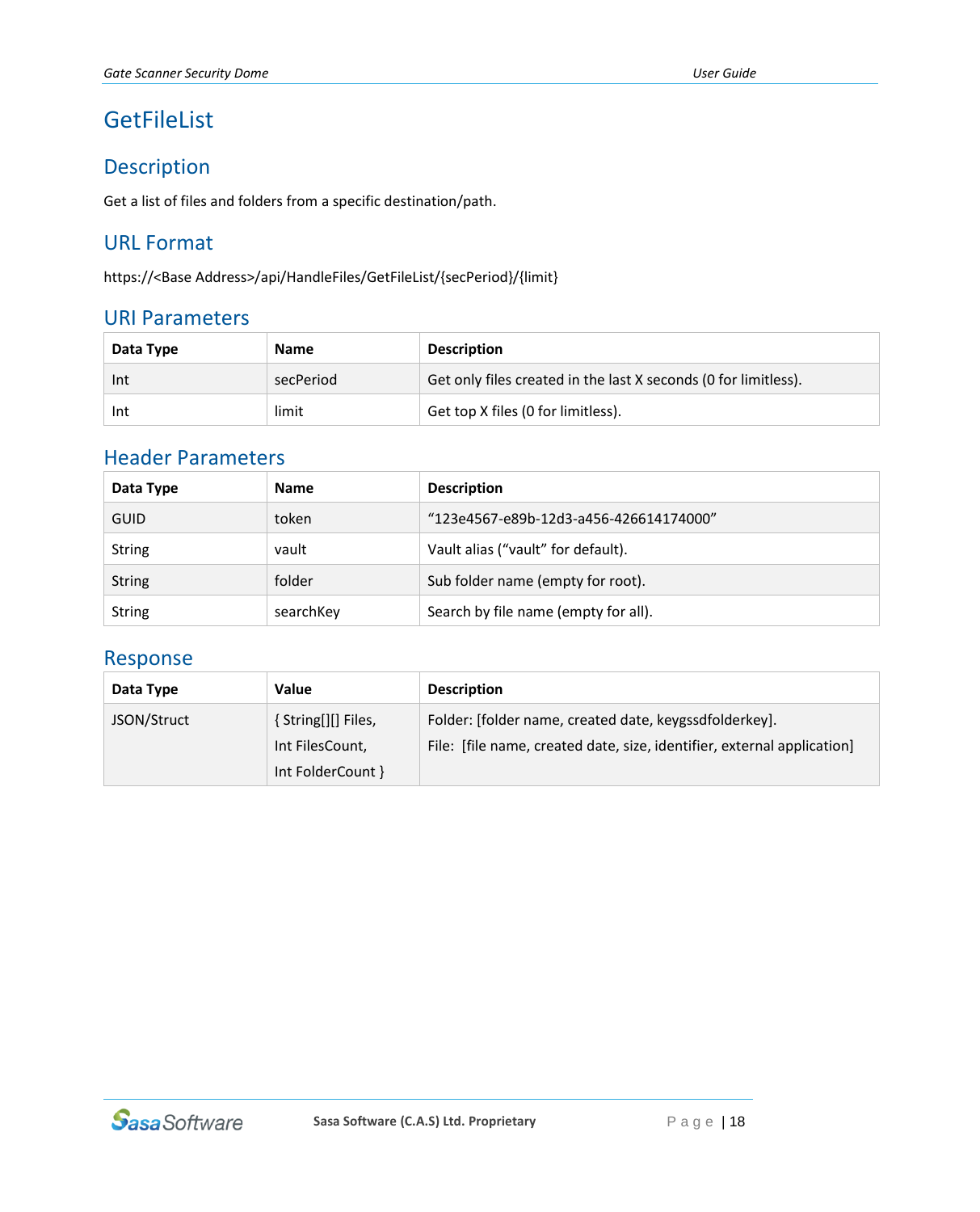```
1. var settings = {
2. "url": "https://<Base Address>/api/HandleFiles/GetFileList/0/0",
3. "method": "GET",
4. "headers": {
5. "token": "123e4567-e89b-12d3-a456-426614174123",
6. "vault": "vault",
7. "folder": "test",
8. "searchKey": ""
9. },
10. };
11.
12. $.ajax(settings).done(function (response) {
13. console.log(JSON.parse(response));
14. });
15.
16. //Response: ["test.pdf", "2021-03-16 09:17:16", "1530068", "123e4567-e89b-12d3-a456-
     426614174789", ""]
```
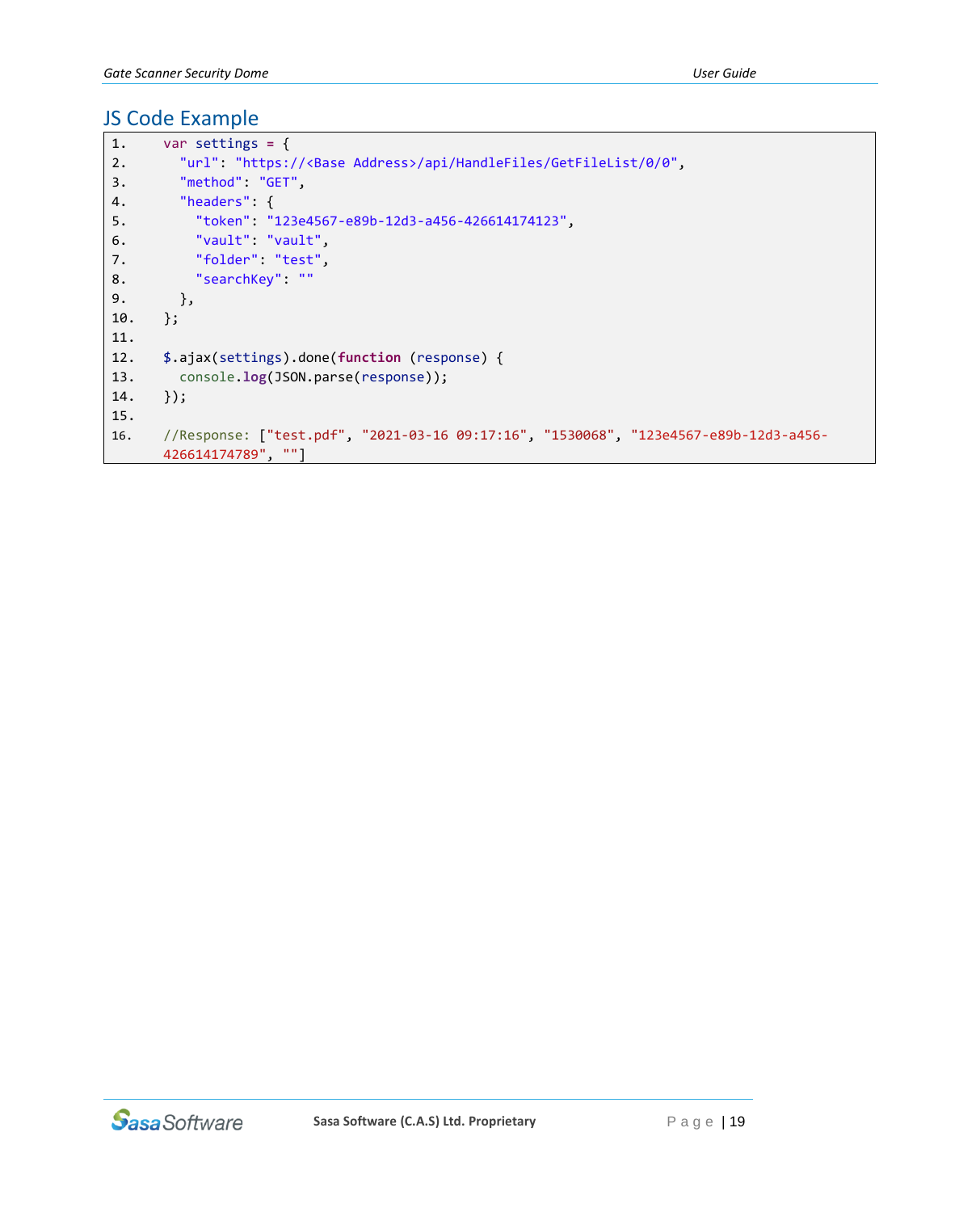## <span id="page-19-0"></span>**GetScanHistory**

#### Description

Get all the information regarding the history of the scans in the system.

#### URL Format

https://<Base Address>/api/ScanHistory/GetScanHistory

#### Header Parameters

| Data Type       | <b>Name</b> | <b>Exmple</b>                        | <b>Description</b>                    |
|-----------------|-------------|--------------------------------------|---------------------------------------|
| <b>GUID</b>     | token       | 123e4567-e89b-12d3-a456-426614174000 |                                       |
| <b>DateTime</b> | fromDate    | 'YYYY-MM-DD HH:mm:ss'                |                                       |
| <b>DateTime</b> | toDate      | 'YYYY-MM-DD HH:mm:ss'                |                                       |
| Int             | limit       | 10                                   |                                       |
| <b>String</b>   | searchKey   | "test.doc"                           | leave empty for all the results       |
| <b>String</b>   | column      | "File Name"                          | leave empty for to search all columns |

#### Response

| Data Type        | Value                                                                                                                                                                                                                                                                                                                                                                                                                                             | <b>Description</b>                                                                                                                                                |
|------------------|---------------------------------------------------------------------------------------------------------------------------------------------------------------------------------------------------------------------------------------------------------------------------------------------------------------------------------------------------------------------------------------------------------------------------------------------------|-------------------------------------------------------------------------------------------------------------------------------------------------------------------|
| Json/DataTable[] | [Alias (destination), ClientHostName,<br>ConcatErrorMessage, Saved, ConcatLogMessage,<br>CreatedTimeStamp, DestinationFileType,<br>DomainName, DurationSeconds, Endpoint,<br>ExternalApplicationName, FileGuid, FileHASH,<br>FileName, FileNewHASH, FileNewSizeBytes,<br>FileSizeBytes, IPAddress, JOBID, OutputFullFilePath,<br>Profileid, Results, Saved, ScanTime, SourceFileType,<br>SourceTrueFileType, TimeInScan, UserName,<br>isInfected] | Table – scan information<br>Note: admin receives the information<br>regarding all users, while normal user<br>receives the information only<br>regarding himself. |
|                  | [AVGTimeScan, TotalFiles, TotalsizeKB, cntClean,<br>cntFixed, cntInfected, cntdeleted]                                                                                                                                                                                                                                                                                                                                                            | Table1 – summary                                                                                                                                                  |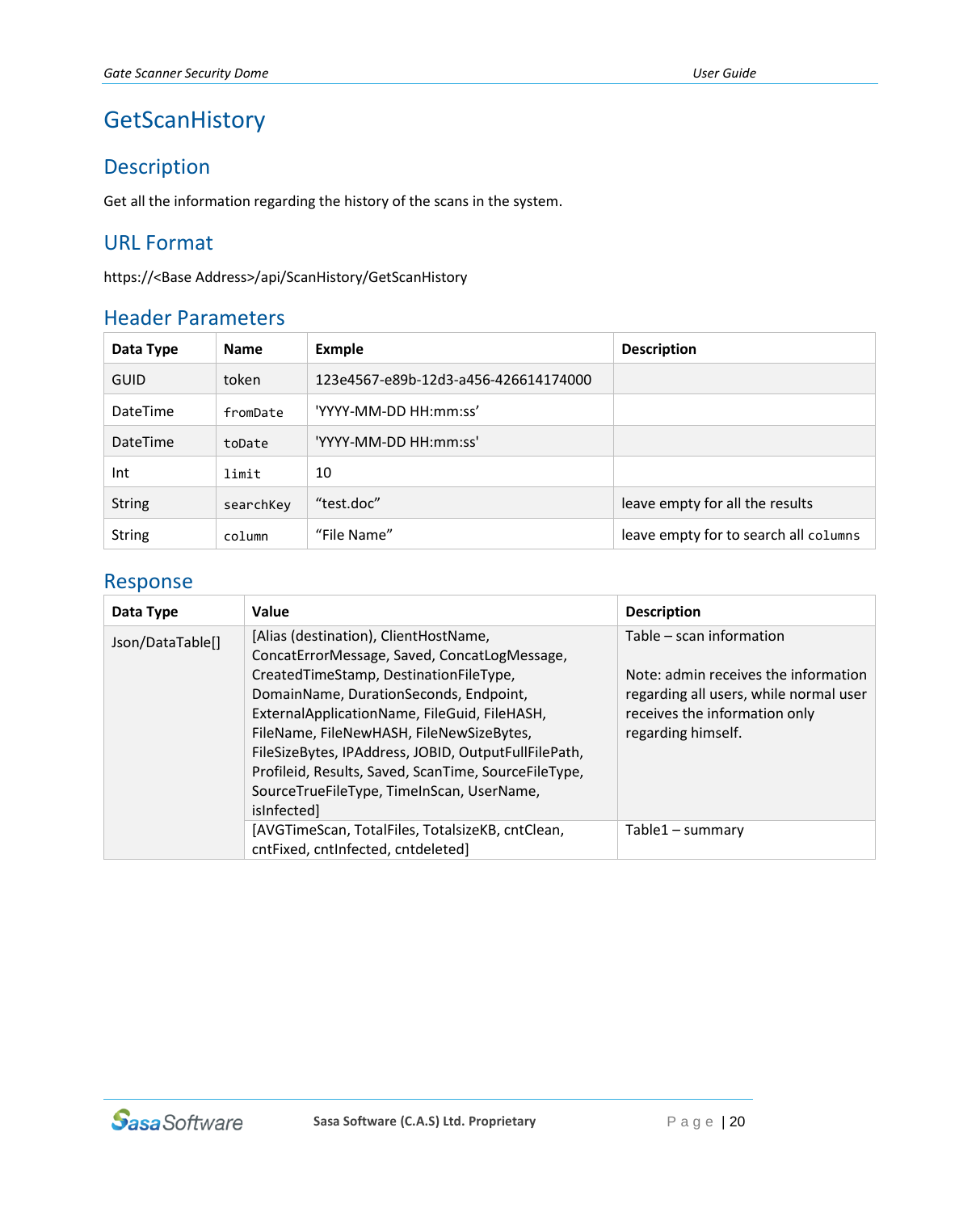```
1. var settings = {
2. "url": "https://<Base Address>/api/ScanHistory/GetScanHistory",
3. "method": "GET",
4. "headers": {
5. "token": "123e4567-e89b-12d3-a456-426614174123",
6. "fromDate": "2021-03-16 09:00:00",
7. "toDate": "2021-03-16 10:00:00",
8. "limit": "10",
9. "searchKey": "",
10. "column": ""
11. },
12. };
13.
14. $.ajax(settings).done(function (response) {
15. console.log(JSON.parse(response));
16. });
17.
18. //Response:
19. /*Table: Array(1) 0:
20. [Alias: "Default" ClientHostName: "XXXX" ConcatErrorMessage: ""
21. ConcatLogMessage: "Passed Description : <OK> [OK]"
22. CreatedTimeStamp: "Mar 16 2021 9:17AM" DestinationFileType: "" DomainName: "XXX"
23. DurationSeconds: 0 Endpoint: "net.tcp://192.168.1.1:15810/GSDA_API"
24. ExternalApplicationName: "DefaultDomeApplication"
25. FileGuid: "123e4567-e89b-12d3-a456-426614174789"
26. FileHASH: "XXXX" FileName: "test.pdf" FileNewHASH: "" FileNewSizeBytes: 1530018 
27. FileSizeBytes: 1530018 IPAddress: "127.0.0.1"
28. JOBID: "123e4567-e89b-12d3-a456-426614174456" OutputFullFilePath: "XXXX\XXXXXX.pdf"
29. Profileid: 1 Results: "Ok" Saved: true ScanTime: "2021-03-16T09:16:58"
30. SourceFileType: "pdf" SourceTrueFileType: "pdf" TimeInScan: 0 UserName: "XXX"
31. isInfected: false] ,
32. Table1: Array(1) 0:
33. AVGTimeScan: 33 TotalFiles: 1 TotalsizeKB: 1494 cntClean: 1 cntFixed: 0
34. cntInfected: 0 cntdeleted: 0]*/
```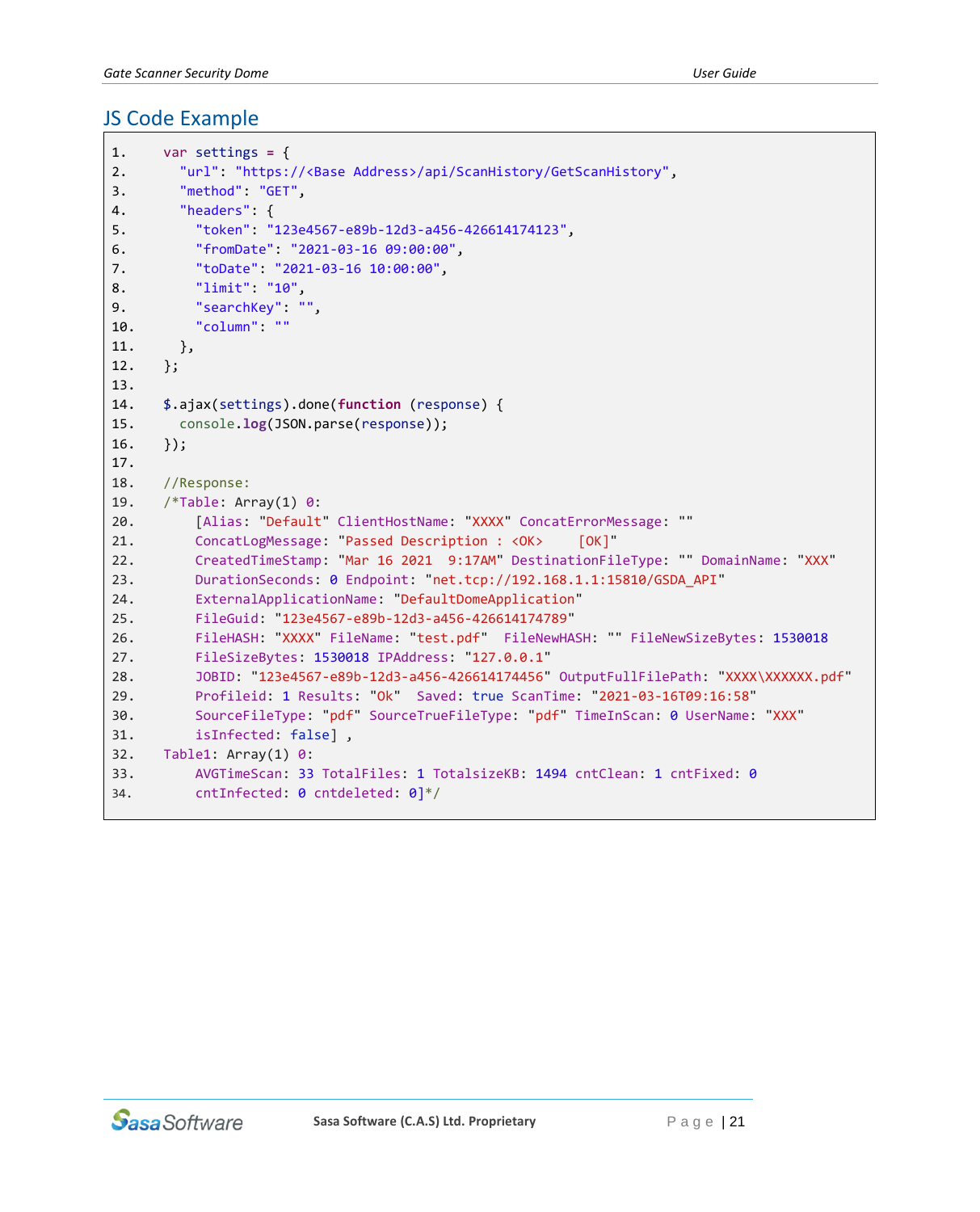## <span id="page-21-0"></span>PostDownloadFiles

#### Description

Download files/folder from the portal.

#### URL Format

https://<Base Address>/api/HandleFiles/PostDownloadFiles

#### Body Parameters

| Data Type   | <b>Name</b>     | Example                                                                                                                                                                                                                          |
|-------------|-----------------|----------------------------------------------------------------------------------------------------------------------------------------------------------------------------------------------------------------------------------|
| <b>GUID</b> | File Identifier | 1. "123e4567-e89b-12d3-a456-426614174000"<br>2. For folder, send the folder path + name.<br>3. For Zip with multiple files, separate the GUIDs/folders with *gssd*:<br>"123e4567-e89b-12d3-a456-426614174000*gssd*123e4567-e89b- |
|             |                 | 12d3-a456-426614174001*gssd* folder path + name"                                                                                                                                                                                 |

#### Header Parameters

| Data Type   | <b>Name</b> | <b>Description</b>                     |
|-------------|-------------|----------------------------------------|
| <b>GUID</b> | token       | "123e4567-e89b-12d3-a456-426614174000" |
| String      | vault       | Vault alias ("vault" for default).     |

#### Response

| Data Type     | Value          |  |
|---------------|----------------|--|
| StreamContent | Requested file |  |

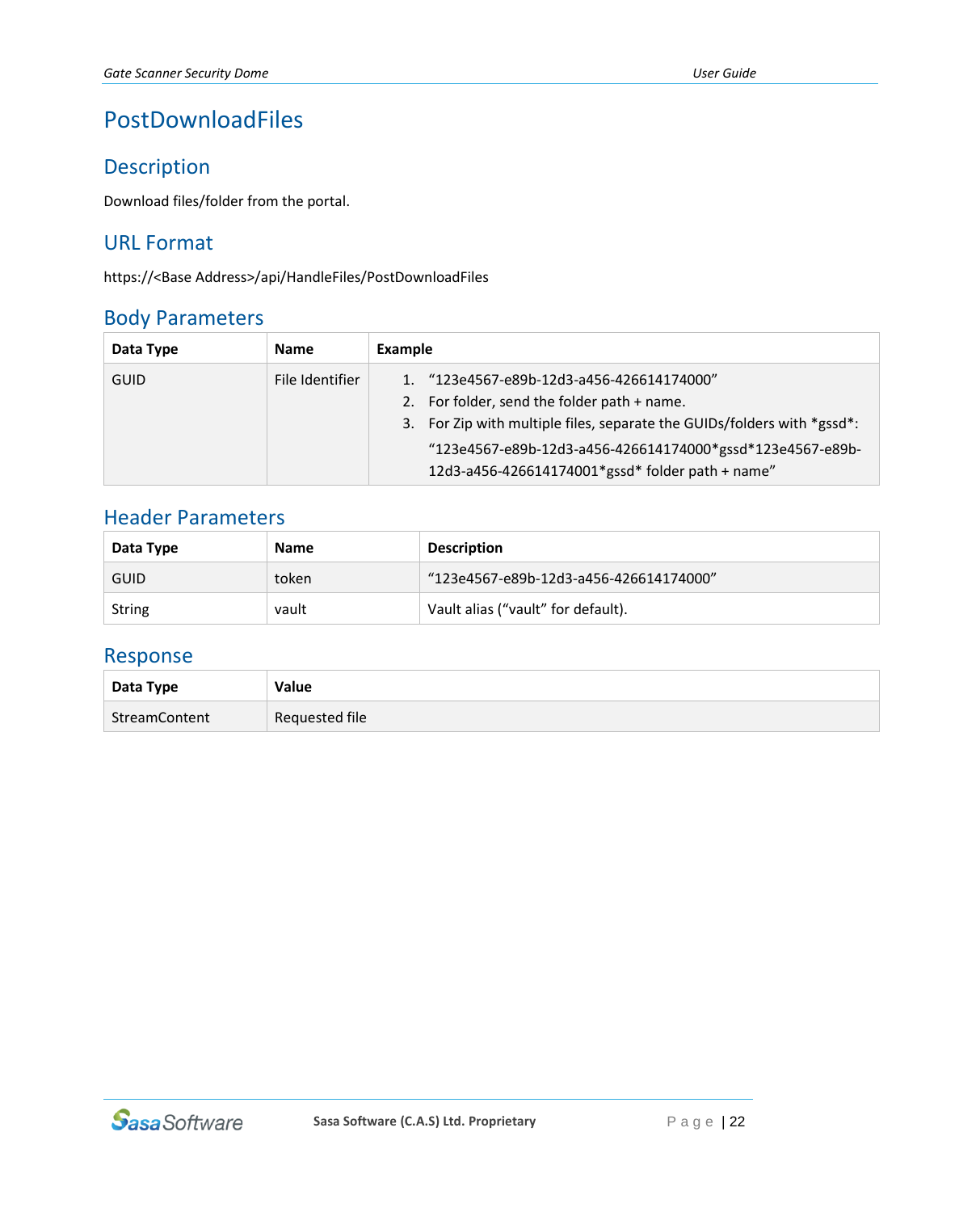```
1. var settings = {
2. "url": "https://<Base Address>/api/HandleFiles/PostDownloadFiles",
3. "method": "POST",
4. "headers": {
5. "token": "123e4567-e89b-12d3-a456-426614174123",
6. "vault": "vault",
7. "Content-Type": "application/json"
8. },
9. "data": JSON.stringify("test/123e4567-e89b-12d3-a456-426614174789"),
10. };
11.
12. $.ajax(settings).done(function (response) {
13. var blob = new Blob([response], { type: "application/octet-stream" });
14. var link = window.document.createElement('a');
15. link.href = window.URL.createObjectURL(blob);
16. link.download = "test.pdf";
17. document.body.appendChild(link);
18. link.click();
19. URL.revokeObjectURL(link.href);
20. document.body.removeChild(link);
21. });
```
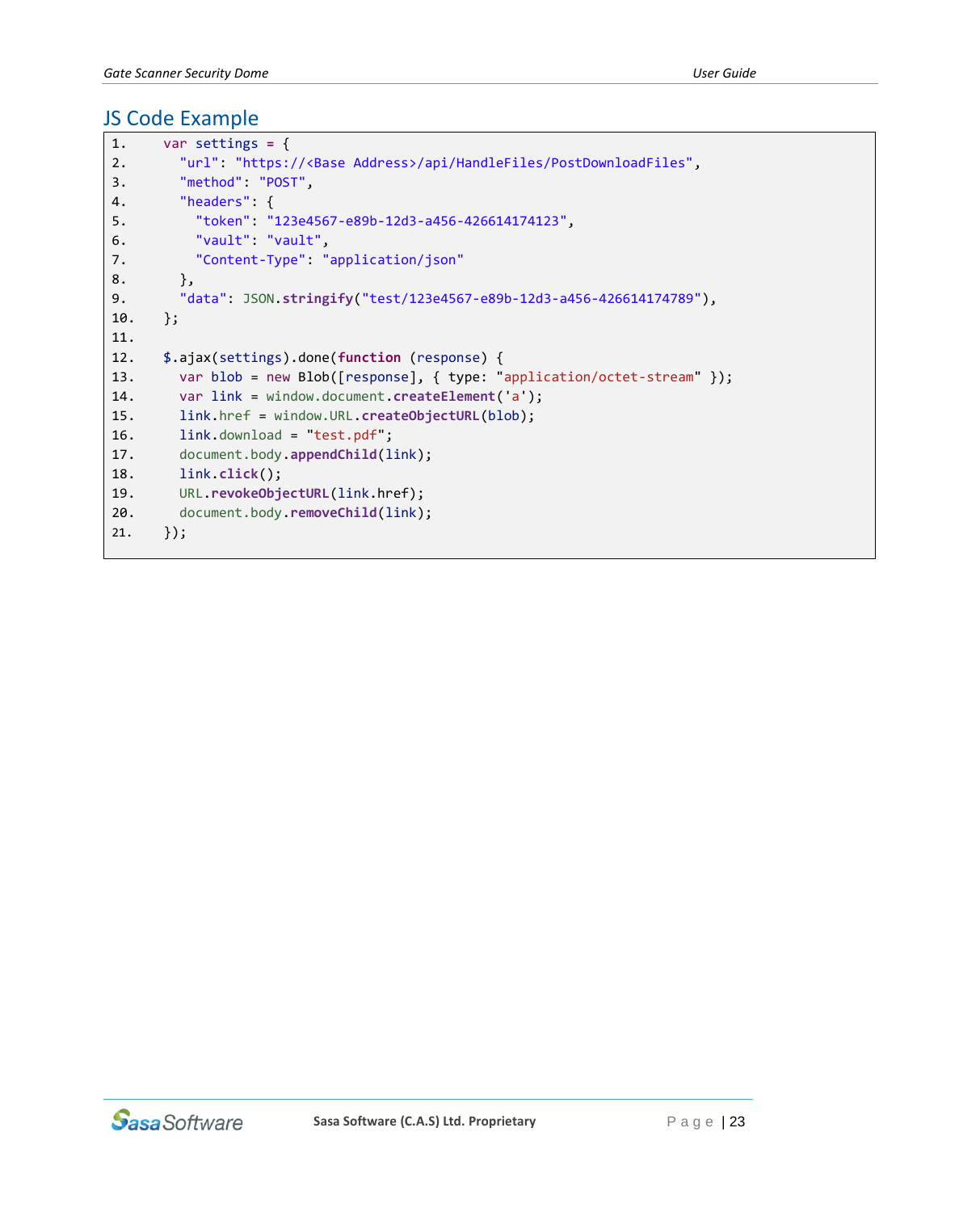## <span id="page-23-0"></span>PostDeleteFile

#### Description

Delete files from the vault.

#### URL Format

https://<Base Address>/api/HandleFiles/PostDeleteFile

#### Body Parameters

| Data Type   | <b>Name</b>     | Example                                                                                                                                                                                     |
|-------------|-----------------|---------------------------------------------------------------------------------------------------------------------------------------------------------------------------------------------|
| <b>GUID</b> | File Identifier | 1. "123e4567-e89b-12d3-a456-426614174000"<br>2. For multiple files, separate the GUIDs with *gssd*:<br>"123e4567-e89b-12d3-a456-426614174000*gssd*123e4567-e89b-<br>12d3-a456-426614174001" |

#### Header Parameters

| Data Type   | <b>Name</b> | <b>Description</b>                     |
|-------------|-------------|----------------------------------------|
| <b>GUID</b> | token       | "123e4567-e89b-12d3-a456-426614174000" |
| String      | vault       | Vault alias ("vault" for default).     |

#### Response

| Data Type     | Value  |
|---------------|--------|
| <b>String</b> | "true" |

```
1. var settings = {
2. "url": "https://<Base Address>/api/HandleFiles/PostDeleteFile",
3. "method": "POST",
4. "headers": {
5. "token": "123e4567-e89b-12d3-a456-426614174123",
6. "vault": "vault",
7. "Content-Type": "application/json"
8.   },
9. "data": JSON.stringify("test/123e4567-e89b-12d3-a456-426614174789"),
10. };
11.
12. $.ajax(settings).done(function (response) {
13. console.log(JSON.parse(response));
14. });
14.
15. //Response: true
```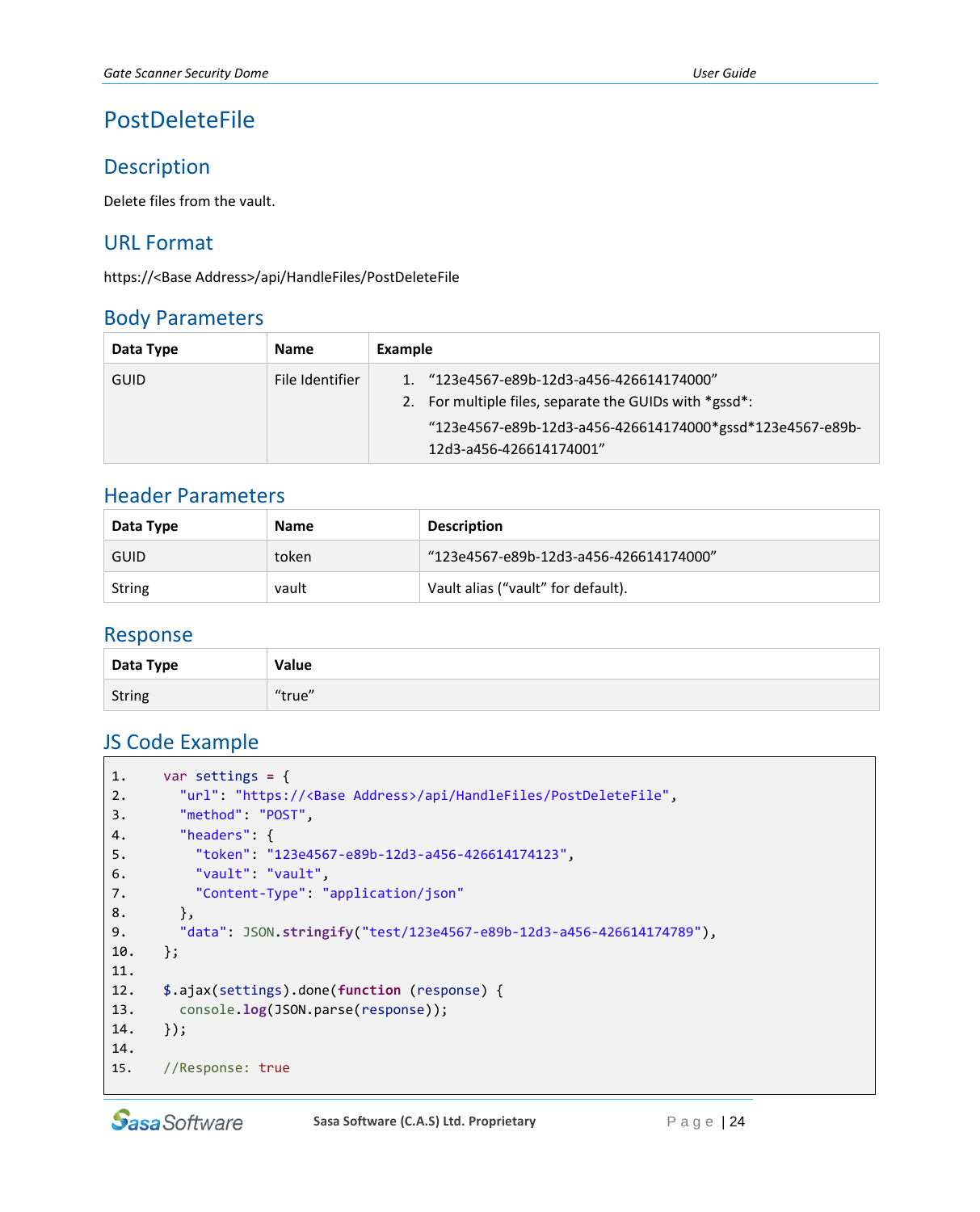## <span id="page-24-0"></span>PostDeleteFolder

#### Description

Delete folders from the vault.

#### URL Format

https://<Base Address>/api/HandleFiles/PostDeleteFolder

#### Body Parameters

| Data Type     | <b>Name</b>          | Example                                                                             |
|---------------|----------------------|-------------------------------------------------------------------------------------|
| <b>String</b> | Folder<br>Identifier | 1. "folder path + name"<br>2. For multiple folders, separate the names with *gssd*: |
|               |                      | "folder path + name*gssd*folder path + name"                                        |

#### Header Parameters

| Data Type     | <b>Name</b> | <b>Description</b>                     |
|---------------|-------------|----------------------------------------|
| <b>GUID</b>   | token       | "123e4567-e89b-12d3-a456-426614174000" |
| <b>String</b> | vault       | Vault alias ("vault" for default).     |

#### Response

| Data Type     | Value  |
|---------------|--------|
| <b>String</b> | "true" |

```
1. var settings = {
2. "url": "https://<Base Address>/api/HandleFiles/PostDeleteFolder",
3. "method": "POST",
4. "headers": {
5. "token": "123e4567-e89b-12d3-a456-426614174123",
6. "vault": "vault",
7. "Content-Type": "application/json"
8. },
9. "data": JSON.stringify("test"),
10. };
11.
12. $.ajax(settings).done(function (response) {
13. console.log(JSON.parse(response));
14. });
15.
16. //Response: true
```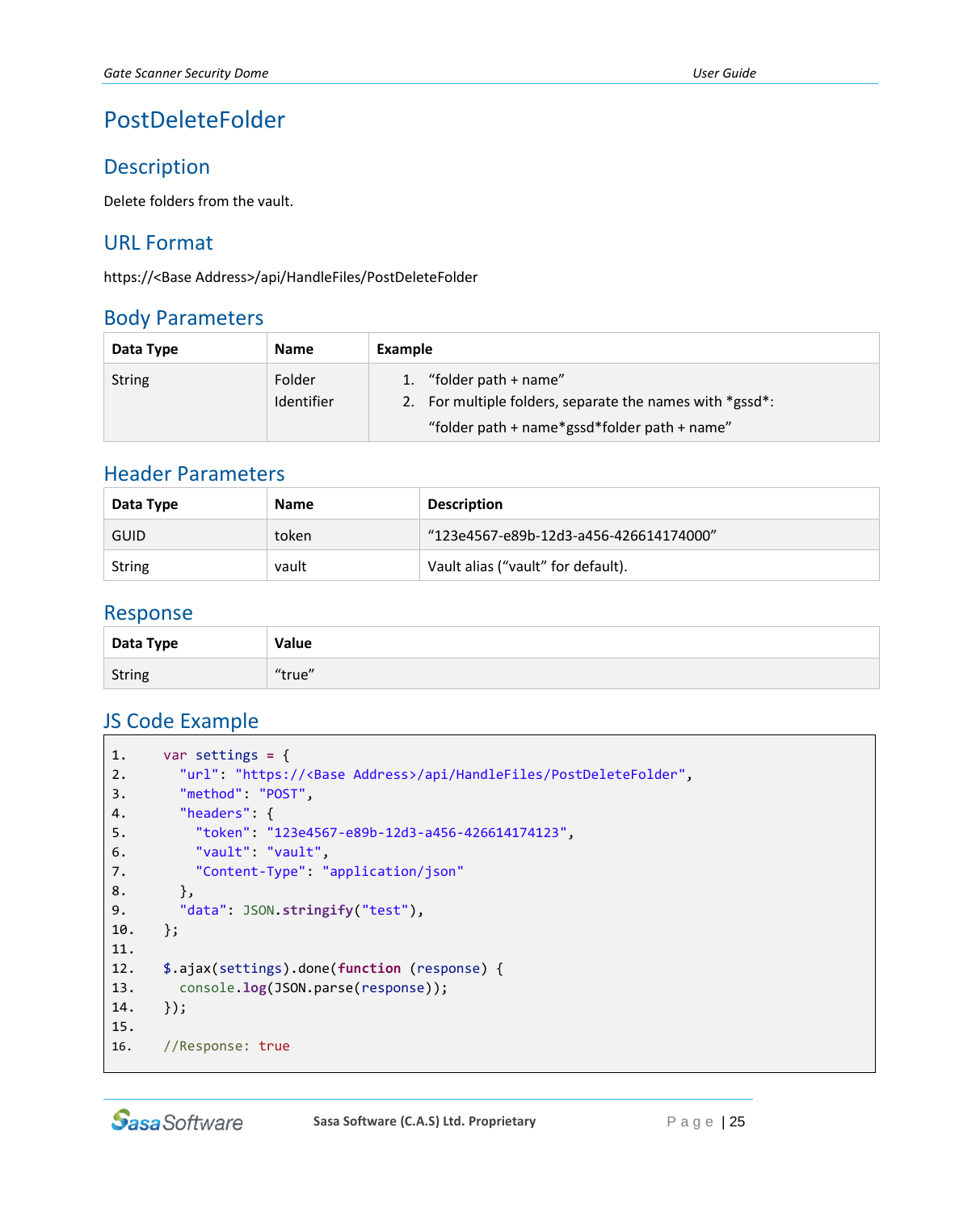## <span id="page-25-0"></span>**Code Example (HTML & JS)**

You can also find the example under [ROOT]/portal/GSSD\_API\_EXAMPLE.html.

```
<!DOCTYPE html>
\hbox{\tt <html>>}<body>
    <!--<script
    src="https://ajax.googleapis.com/ajax/libs/jquery/3.5.1/jquery.min.js">
    </script>-->
    <script src="../vendors/jquery/dist/jquery.min.js"></script>
    <div>Domain: <input type="text" id="inpDomain" /></div>
    <div>User: <input type="text" id="inpUser" /></div>
    <div>Password: <input type="text" id="inpPass" /></div>
     <div><input type="file" id="FileInput" /></div>
     <script>
         var BaseAddress = window.location.origin + "/api/";
         var async = false;
         var lastScanStatus;
         var HistoryFromDate = "2020-01-01 00:00:00";
         var HistoryToDate = "2030-01-01 00:00:00";
         $('#FileInput').change(function () {
             var domain = $('#inpDomain')[0].value;
             var user = $('#inpUser')[0].value;
             var password = $('#inpPass')[0].value;
             //START MAIN PROCESS
             console.log("Start: " + new Date());
             PrintHello();
             PrintGlobalValues();
             var ApiKey = PostReceiveExtAPIToken(domain, user, password);
             var SessionToken = PostExtLogin(ApiKey);
             PrintTokenActive(SessionToken);
             var ProfileAliasToUse = GetUserRules(SessionToken);
             PrintDestinations(SessionToken);
             console.log("Uploading File...");
             alert("START UPLOADING")
             PostUploadFiles(SessionToken, "Default",
                  ProfileAliasToUse, "", "DefaultDomeApplication");
             var FileGUIDandName = PrintUploadFilesQueueUntillDone(SessionToken);
             var FileGUID = FileGUIDandName.split(',')[0];
             var FileName = FileGUIDandName.split(',')[1];
             PostClearFinishedFromQueue(SessionToken);
```
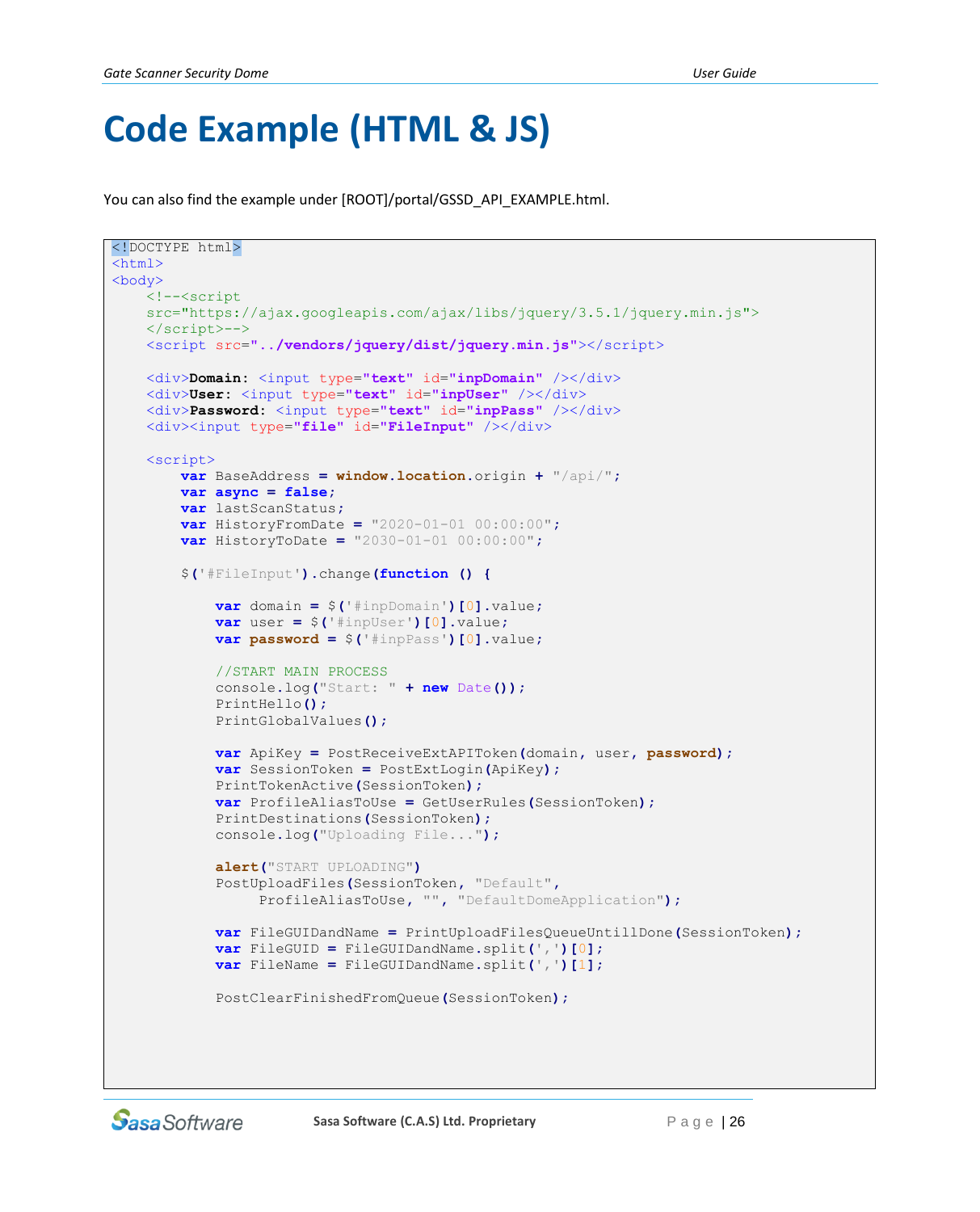```
alert("START DOWNLOADING")
             PostDownloadFiles(SessionToken, "vault", FileGUID, FileName);
 PrintFileList(SessionToken, 0, 0, "vault", "", "");
 PrintScanHistory(SessionToken, HistoryFromDate, HistoryToDate,
                   10, "", "");
             PostDeleteFile(SessionToken, "vault", FileGUID);
            PostLogOut(SessionToken);
             alert("FINISHED")
             console.log("Done: " + new Date());
        });
        //FUNCTIONS
        function PrintHello() {
            var settings = {
                 "url": BaseAddress + "GSPortal/GetHello",
                 "method": "GET",
                 "async": async,
            };
             $.ajax(settings).done(function (response) {
                 console.log(response);
             });
        }
         function PrintGlobalValues() {
            var settings = {
                 "url": BaseAddress + "GSPortal/GetGlobalValues",
                 "method": "GET",
                 "async": async,
             };
             $.ajax(settings).done(function (response) {
                 console.log("Global Settings:");
                 console.log(JSON.parse(response));
             });
        }
        function PostReceiveExtAPIToken(domain, user, password) {
             var settings = {
                 "url": BaseAddress + "GSPortal/PostReceiveExtAPIToken",
                 "method": "POST",
                 "async": async,
                 "headers": {
                     "domain": domain,
                     "user": user,
                     "captchaID": "",
                     "captchaCode": "",
                     "factorCode": "0",
                     "ExtApp": "DefaultDomeApplication",
                     "Content-Type": "application/json"
 },
                 "data": JSON.stringify(password),
             };
```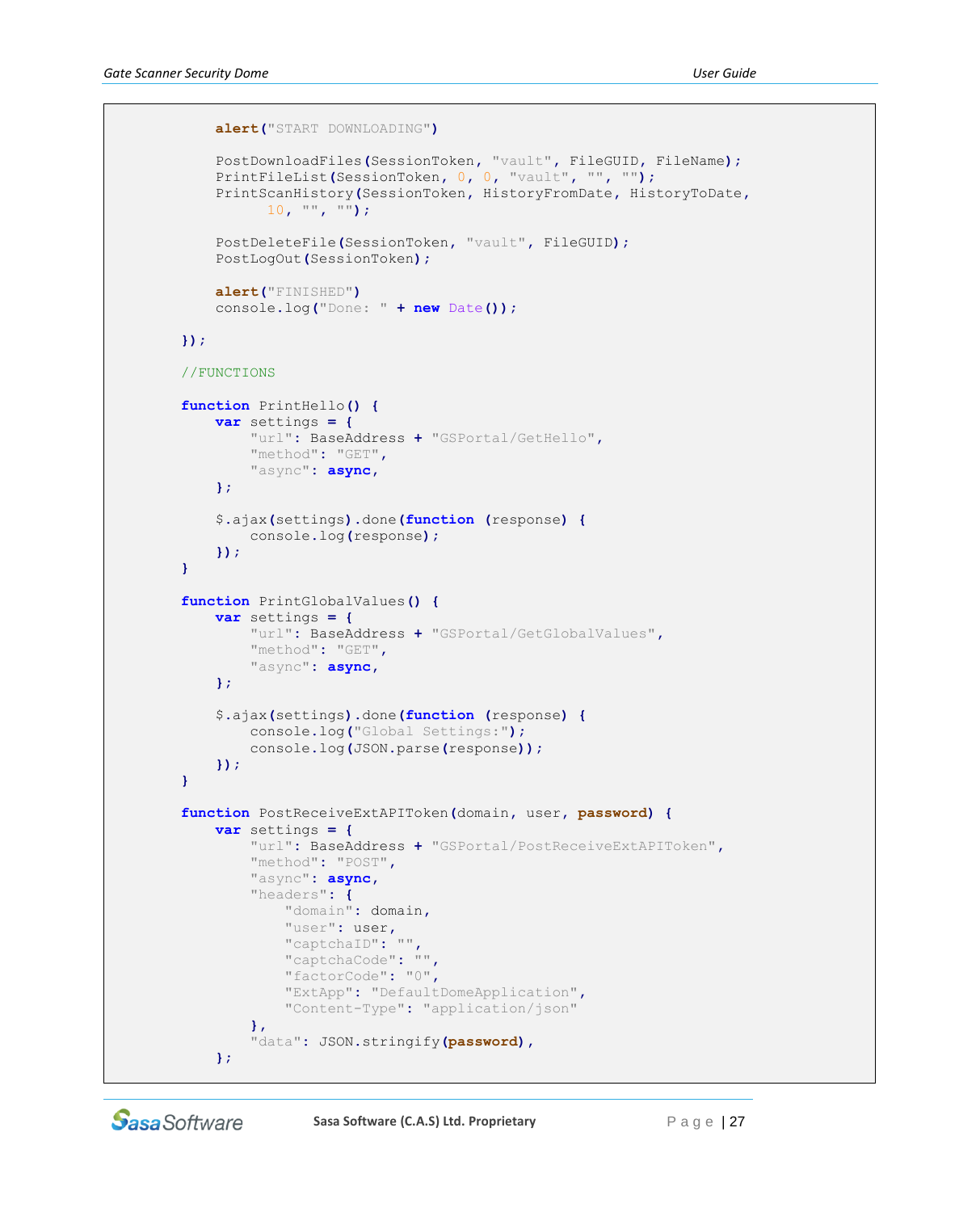```
 $.ajax(settings).done(function (response) {
         console.log("ApiKey: " + response);
         ApiKey = response;
     });
     return ApiKey;
 }
 function PostExtLogin(ApiKey) {
     var settings = {
         "url": BaseAddress + "GSPortal/PostExtLogin",
         "method": "POST",
         "async": async,
         "headers": {
             "captchaID": "",
             "captchaCode": "",
             "factorCode": "0",
             "ExtApp": "DefaultDomeApplication",
             "Content-Type": "application/json"
         },
         "data": JSON.stringify(ApiKey),
     };
     var SessionToken;
     $.ajax(settings).done(function (response) {
         SessionToken = response.split(',')[0];
         console.log("Session Token: " + SessionToken);
     });
     return SessionToken;
 }
 function PrintTokenActive(SessionToken) {
     var settings = {
         "url": BaseAddress + "GSPortal/GetTokenActive",
         "method": "GET",
         "async": async,
         "headers": {
             "token": SessionToken
         },
     };
     $.ajax(settings).done(function (response) {
         console.log("Session Token Is Active: " + response);
     });
 }
 function PostLogOut(SessionToken) {
     var settings = {
         "url": BaseAddress + "GSPortal/PostLogOut/false",
         "method": "POST",
         "async": async,
         "headers": {
             "token": SessionToken
         },
     };
     $.ajax(settings).done(function (response) {
         console.log("Log Out: " + JSON.parse(response));
```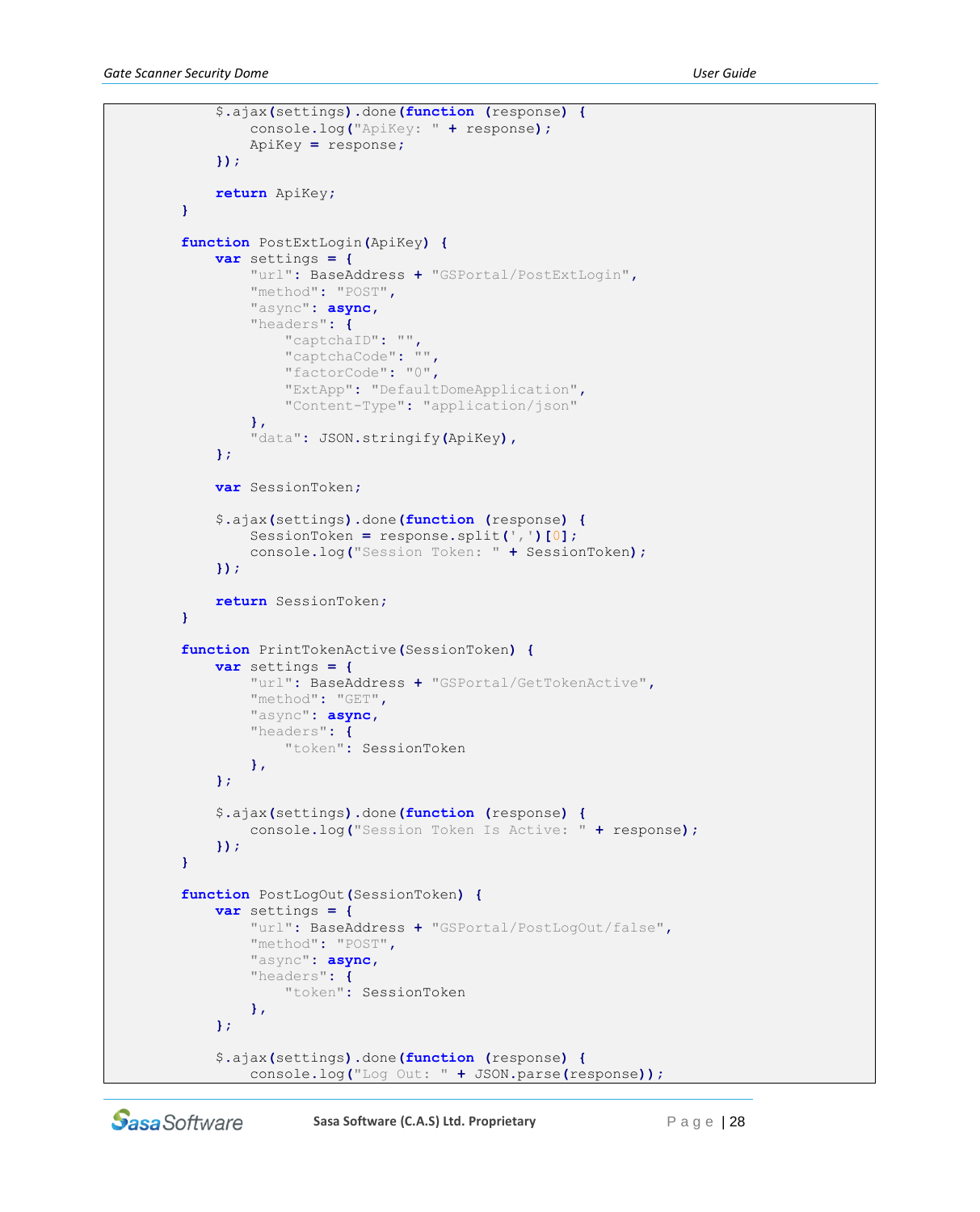```
 });
         }
         function GetUserRules(SessionToken) {
             var settings = {
                 "url": BaseAddress + "ApiRule/GetUserRules",
                 "method": "GET",
                 "async": async,
                 "headers": {
                     "token": SessionToken
                 },
             };
             var ProfileAliasToUse;
             $.ajax(settings).done(function (response) {
                 console.log("User Rules:");
                 console.log(JSON.parse(response));
                 ProfileAliasToUse = JSON.parse(response).profileAlias[0];
             });
             return ProfileAliasToUse;
 }
         function PrintDestinations(SessionToken) {
             var settings = {
                 "url": BaseAddress + "Destinations/GetDestinations/false",
                 "method": "GET",
                 "async": async,
                 "headers": {
                     "token": SessionToken
                 },
             };
             $.ajax(settings).done(function (response) {
                 console.log("User Destinations:");
                 console.log(JSON.parse(response));
             });
         }
         function PostUploadFiles(SessionToken, Destination, Profile, FilePass,
                           ExtApp) {
             var form = new FormData();
             form.append("file", FileInput.files[0]);
             var settings = {
                 "url": BaseAddress + "HandleFiles/PostUploadFiles",
                 "method": "POST",
                 "async": async,
                 "headers": {
                     "token": SessionToken,
                     "Destination": Destination,
                     "Profile": Profile,
                     "FilePass": FilePass,
                     "ExtApp": ExtApp
                 },
                  "processData": false,
                 "mimeType": "multipart/form-data",
                 "contentType": false,
                 "data": form
             };
```
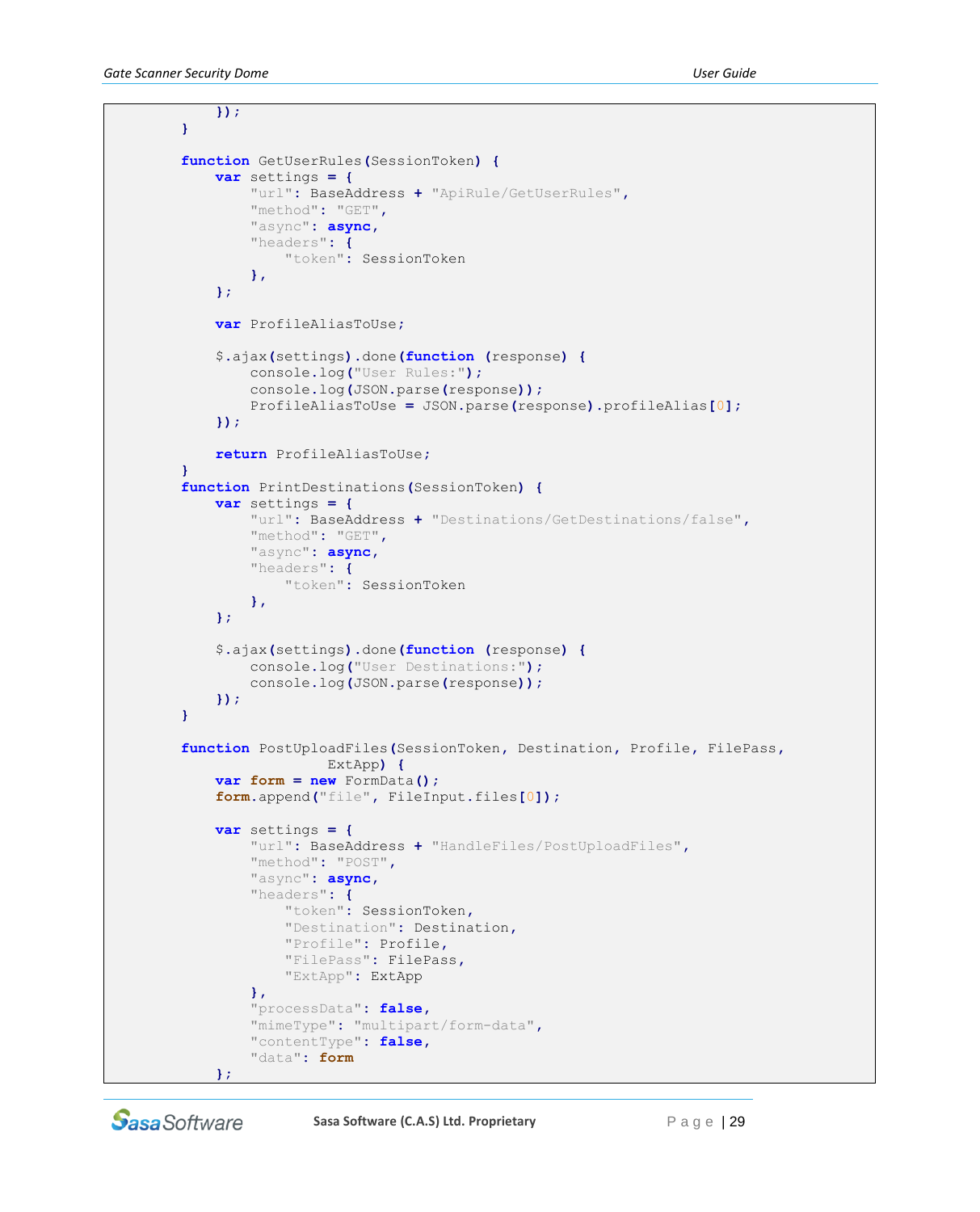```
 $.ajax(settings).done(function (response) {
                console.log( JSON.parse(response));
             });
         }
         function PrintUploadFilesQueueUntillDone(SessionToken) {
             var settings = {
                 "url": BaseAddress + "HandleFiles/GetUploadFilesQueue",
                 "method": "GET",
                 "async": async,
                 "headers": {
                    "token": SessionToken
                 },
             };
             var FileGUIDandName;
             $.ajax(settings).done(function (response) {
                 if (lastScanStatus != JSON.parse(response)[0].ScanStatus)
                     console.log("Scan Status: " +
                          JSON.parse(response)[0].ScanStatus);
                 lastScanStatus = JSON.parse(response)[0].ScanStatus;
                 if (lastScanStatus.indexOf("Finished") == -1) {
                     //delay
                    var d1 = new Date(); var d2 = new Date();
                     while (d2.valueOf() < d1.valueOf() + 3000) d2 = new Date();
                     PrintUploadFilesQueueUntillDone(SessionToken);
 }
                 FileGUIDandName = JSON.parse(response)[0].FileGUID + "," +
                      JSON.parse(response)[0].FileName;
             });
             return FileGUIDandName;
         }
         function PostClearFinishedFromQueue(SessionToken) {
             var settings = {
                 "url": BaseAddress + "HandleFiles/PostClearFinishedFromQueue",
                 "method": "POST",
                 "async": async,
                 "headers": {
                     "token": SessionToken
                 },
             };
             $.ajax(settings).done(function (response) {
                 console.log("ClearFinishedFromQueue: " + JSON.parse(response));
             });
         }
         function PrintFileList(SessionToken, secPeriod, limit, vault, folder,
                 searchKey) {
             var settings = {
                 "url": BaseAddress + "HandleFiles/GetFileList/" + secPeriod + "/"
                         + limit,
```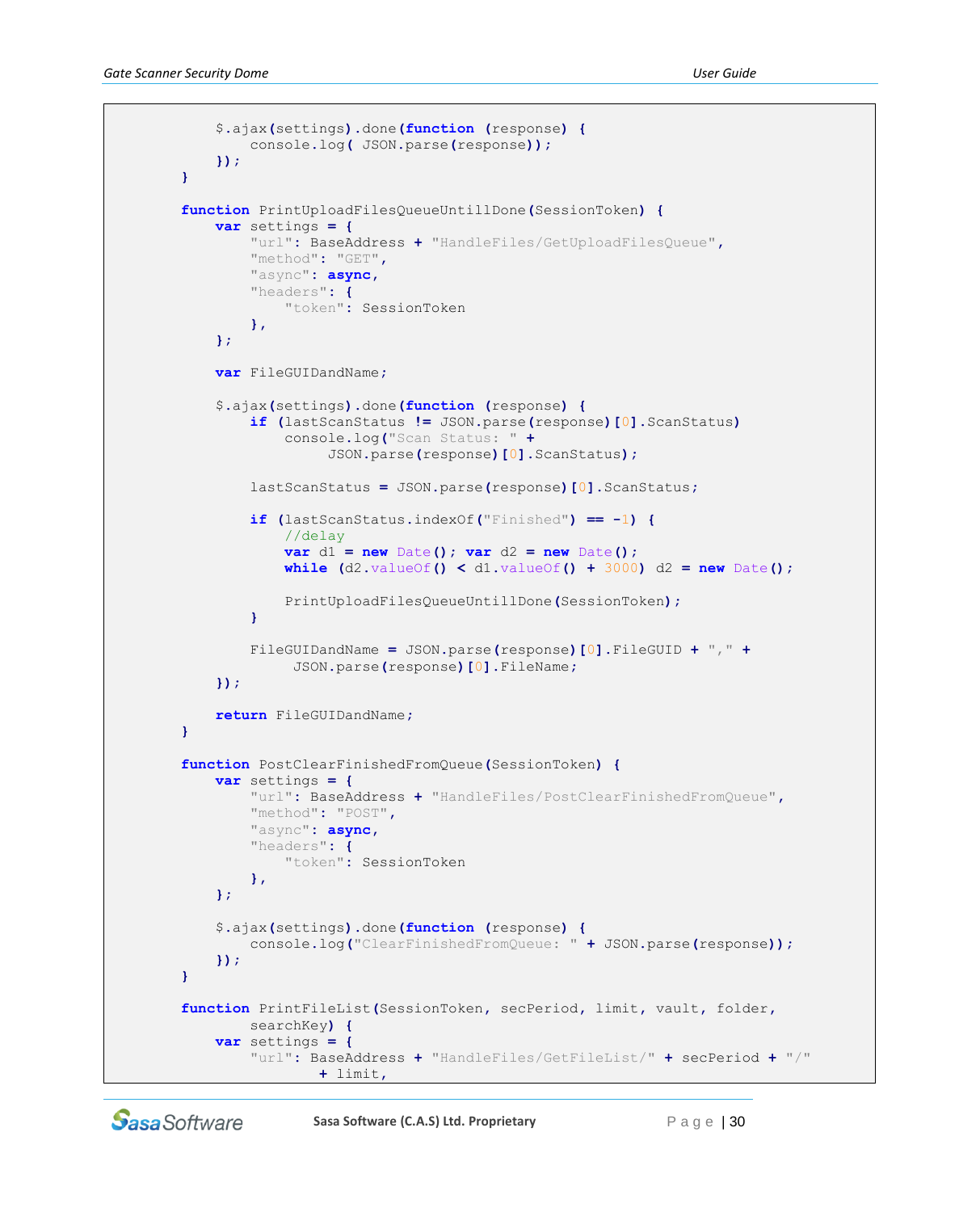```
 "method": "GET",
                 "async": async,
                 "headers": {
                     "token": SessionToken,
                     "vault": vault,
                     "folder": folder,
                     "searchKey": searchKey
                 },
             };
             $.ajax(settings).done(function (response) {
                 console.log("File List From The Vault:");
                 console.log(JSON.parse(response));
             });
         }
         function PrintScanHistory(SessionToken, fromDate, toDate, limit,
                   searchKey, column) {
             var settings = {
                 "url": BaseAddress + "ScanHistory/GetScanHistory",
                 "method": "GET",
                 "async": async,
                 "headers": {
                     "token": SessionToken,
                     "fromDate": fromDate,
                     "toDate": toDate,
                     "limit": limit,
                     "searchKey": searchKey,
                     "column": column
                 },
             };
             $.ajax(settings).done(function (response) {
                 console.log("Scan History:");
                 console.log(JSON.parse(response));
             });
         }
         function PostDownloadFiles(SessionToken, vault, FileGUID, FileName) {
             $.ajax({
                 url: BaseAddress + "HandleFiles/PostDownloadFiles",
                 cache: false,
                 type: 'POST',
                 headers: {
                     token: SessionToken,
                     vault: vault
                 },
                 data: JSON.stringify(FileGUID),
                 contentType: "application/json",
                 xhr: function () {
                     var xhr = new XMLHttpRequest();
                     xhr.open("POST", BaseAddress + "HandleFiles/PostDownloadFiles");
                     xhr.responseType = 'blob';
                     xhr.addEventListener("progress", function (evt) {
                          if (evt.lengthComputable) {
                              var percentComplete = ((evt.loaded / evt.total) * 100);
                              console.log("Download Progress: " +
parseInt(percentComplete) + "%");
 }
                     }, false);
```